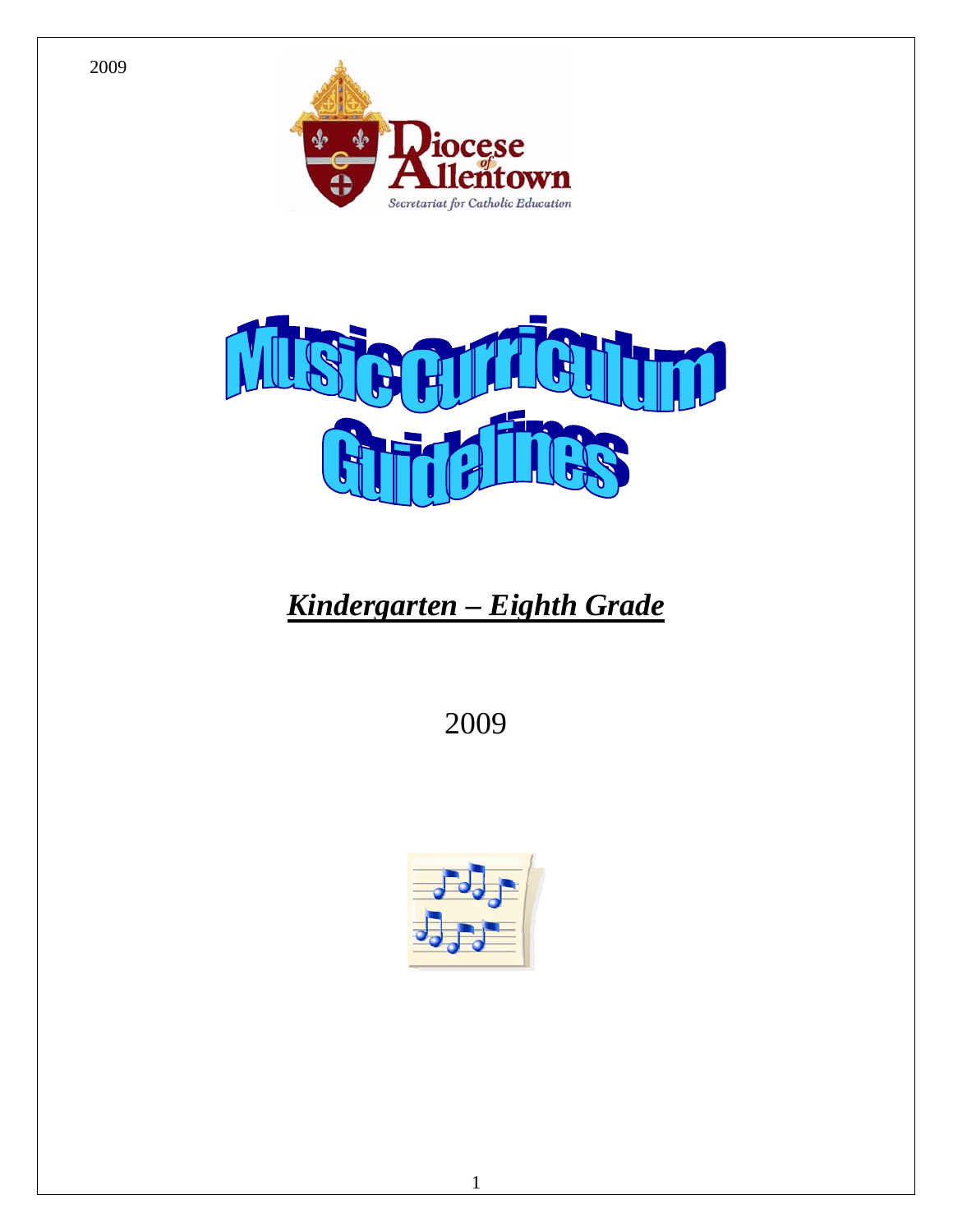# **Diocese of Allentown Music Guidelines - TABLE OF CONTENTS**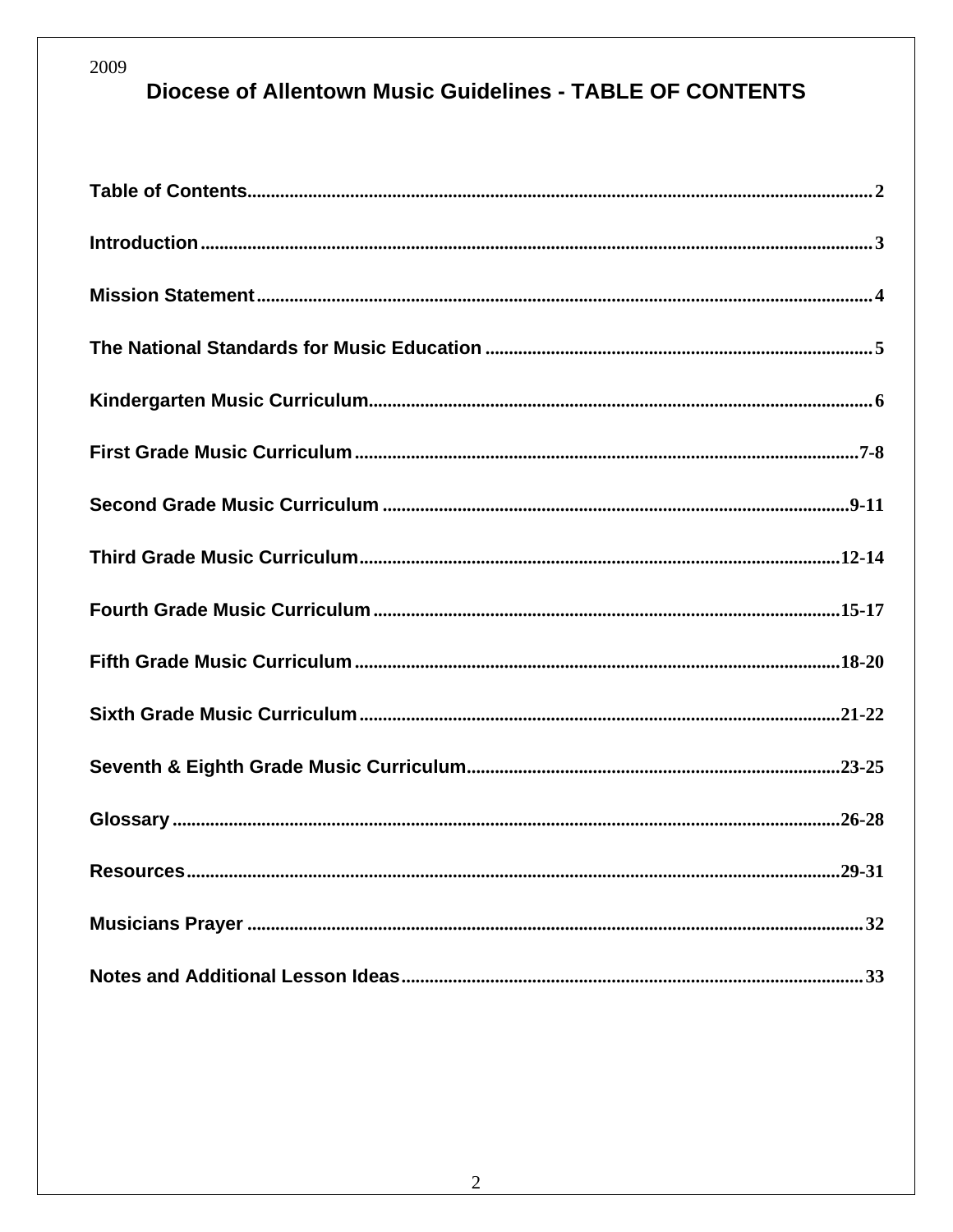

# **Office of Curriculum**

**The formation of the Allentown Music Guidelines has been a work in process for over a year. The Music Committee met faithfully to produce a document that would be helpful to new and veteran Music teachers alike. It contains a guide for every grade, resources and other important information.** 

**The Guide is based on the** *National Standards for Music Education***. We are most grateful to the Archdiocese of Philadelphia for the use of their Music Guidelines as reference. The committee's hope is that the Music Guidelines will meet the needs of those responsible for teaching Music in the Allentown Diocese.** 

**Gratitude is also extended to the Music teachers who worked so diligently and faithfully on this project.** 

**Sr. Anita P. Gallagher, IHM Diocese of Allentown Music Guideline Committee Jean Cunningham St. Anne School, Bethlehem Donna Hinkle Saints Peter and Paul School, Lehighton Melissa Heiser** Sacred Heart/ St. Catharine Schools, Reading **Schools Bryan Scollick Reading Central Catholic High School, Reading Malia Dillard Sacred Heart School, Bethlehem Sr. Anita P. Gallagher, IHM Allentown Diocese, Office of Education**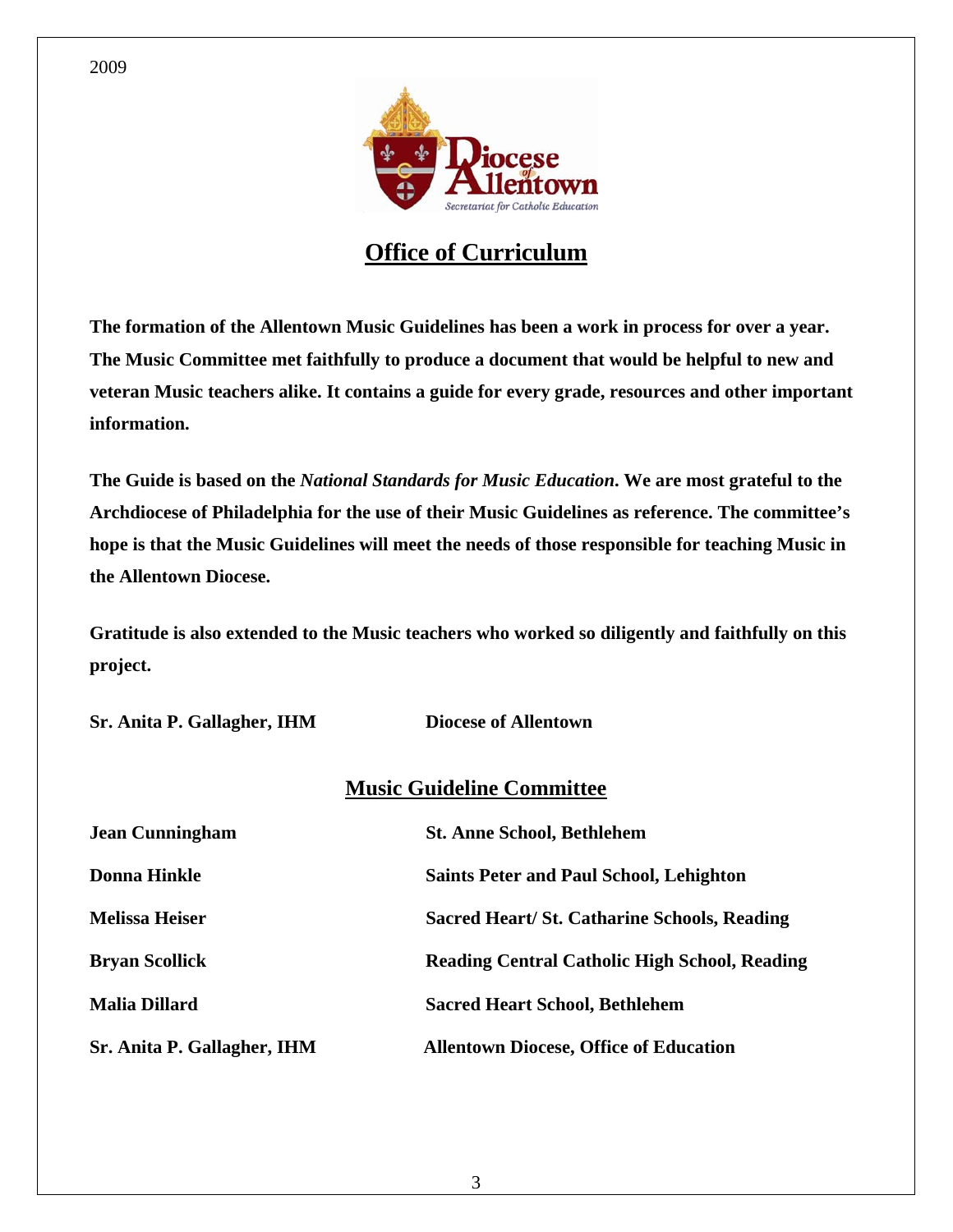# Diocese of Allentown<br>Music Mission Statement

*The Music curriculum of the Diocese of Allentown is designed to broaden a student's knowledge of Musical skills and concepts at all levels of education. Through participation in the Music program, students are lead to a deeper understanding of liturgy, performance and theory. Music is of paramount importance in the development of the whole child.*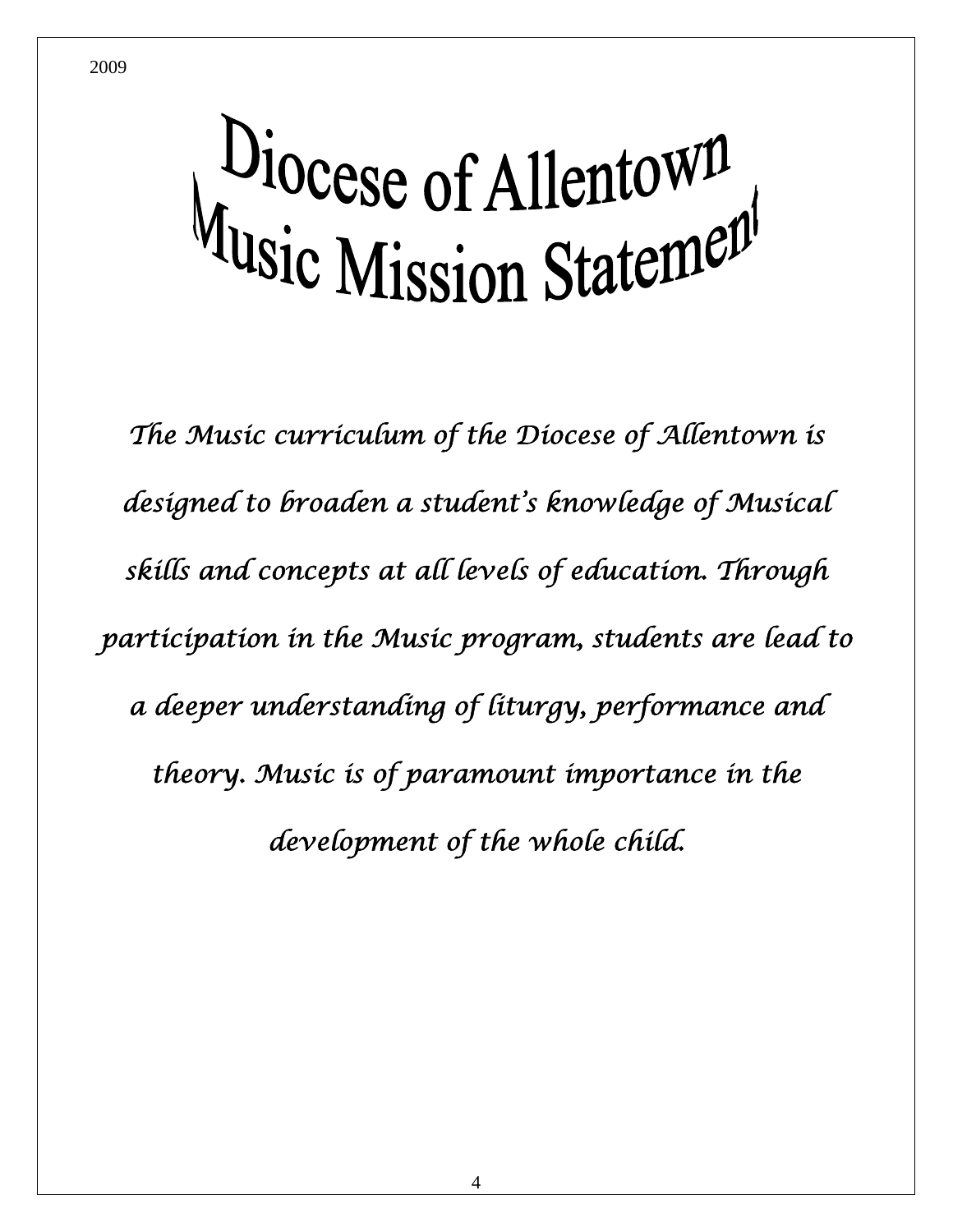# *The National Standards for Music Education*

- **1. Singing, alone and with others, a varied repertoire of Music.**
- **2. Performing on instruments, alone and with others, a varied repertoire of Music**
- **3. Improving melodies, variations, and accompaniments.**
- **4. Composing and arranging Music within specified guideline**
- **5. Reading and notating Music.**
- **6. Listening to, analyzing and describing Music.**
- **7. Evaluating Music and Music performances.**
- **8. Understanding relationships between Music, the other arts, disciplines outside the arts.**
- **9. Understanding Music in relation to history and culture.**

2009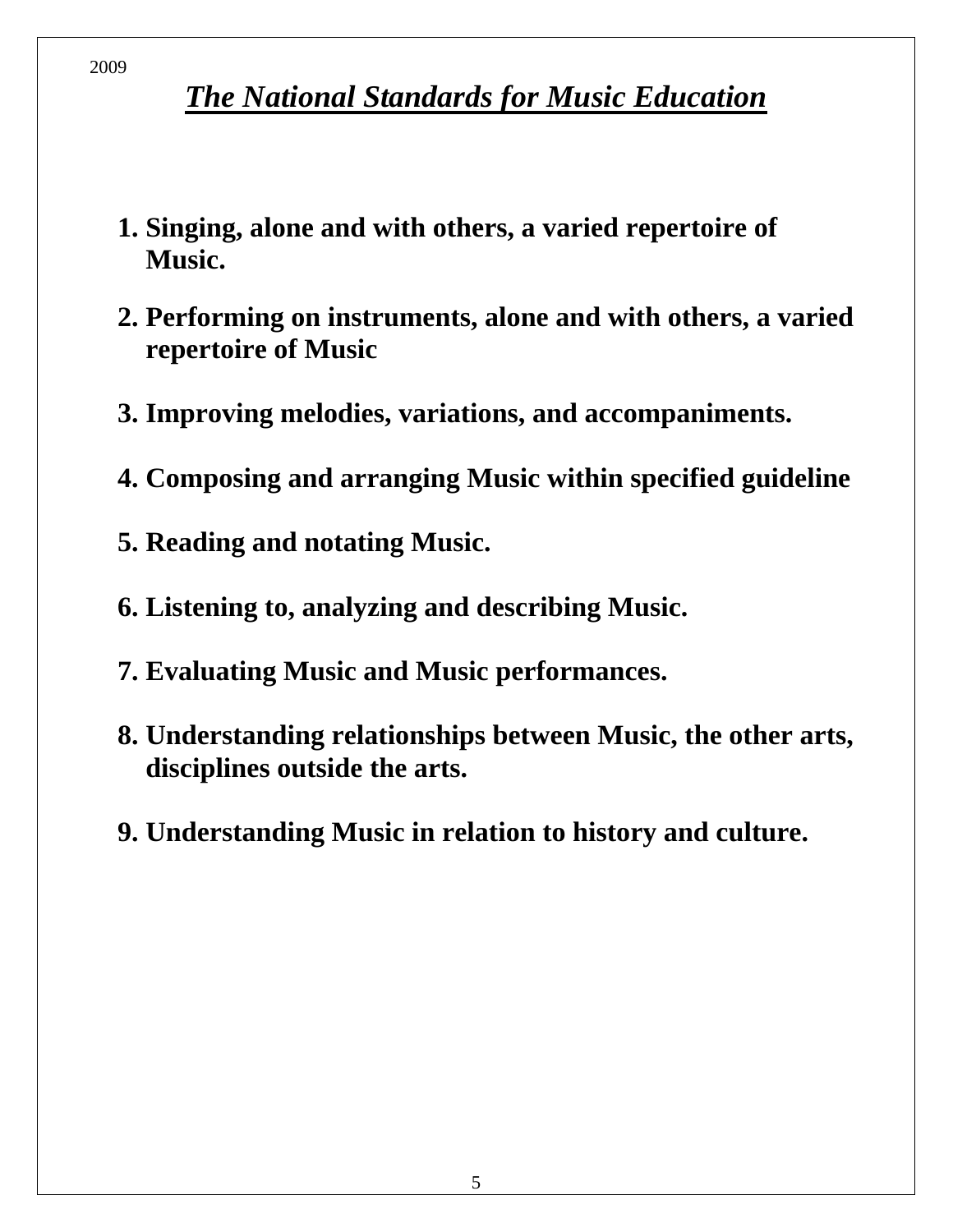# **KINDERGARTEN**

## **1. SINGING ALONE AND WITH OTHERS, A VARIED REPERTOIRE OF MUSIC**

1a. Students sing on pitch and in rhythm with appropriate diction and posture.

1b. Students sing expressively with appropriate dynamics.

1c. Students sing from memory multi-cultural songs.

1d. Students sing in groups responding to the cues of a conductor.

1e. Students recognize upward and downward movement of Music.

# **2. INSTRUMENTAL PERFORMANCE**

2a. Identify classroom percussion instruments

2b. Students perform easy rhythmic patterns while maintaining a steady tempo. 2c. Students perform in groups with Musical accompaniment, responding to cues of a

conductor.

# 3. COMPOSITION AND IMPROVISATION

# **4. MOVEMENT**

4a. Students respond rhythmically through movement to various works and styles. 4b. Students dramatize various songs and moods.

# 5. READING AND NOTATION

# **6. LISTENING SKILLS**

6a. Students identify styles, rhythm and moods of various songs.

6b. Students identify vocal qualities.

6c. Students identify various environmental sounds.

6d. Students identify sounds of a variety of instruments.

#### **7. EVALUATION 8. INTEGRATION**

# **9. UNDERSTANDING MUSIC HISTORICALLY AND CULTURALLY**

9a. Understanding that singing is praying twice, students are encouraged to participate in the Music of liturgy.

9b. Students are taught patriotic songs, including the National Anthem.

9c. Students demonstrate appropriate audience behavior.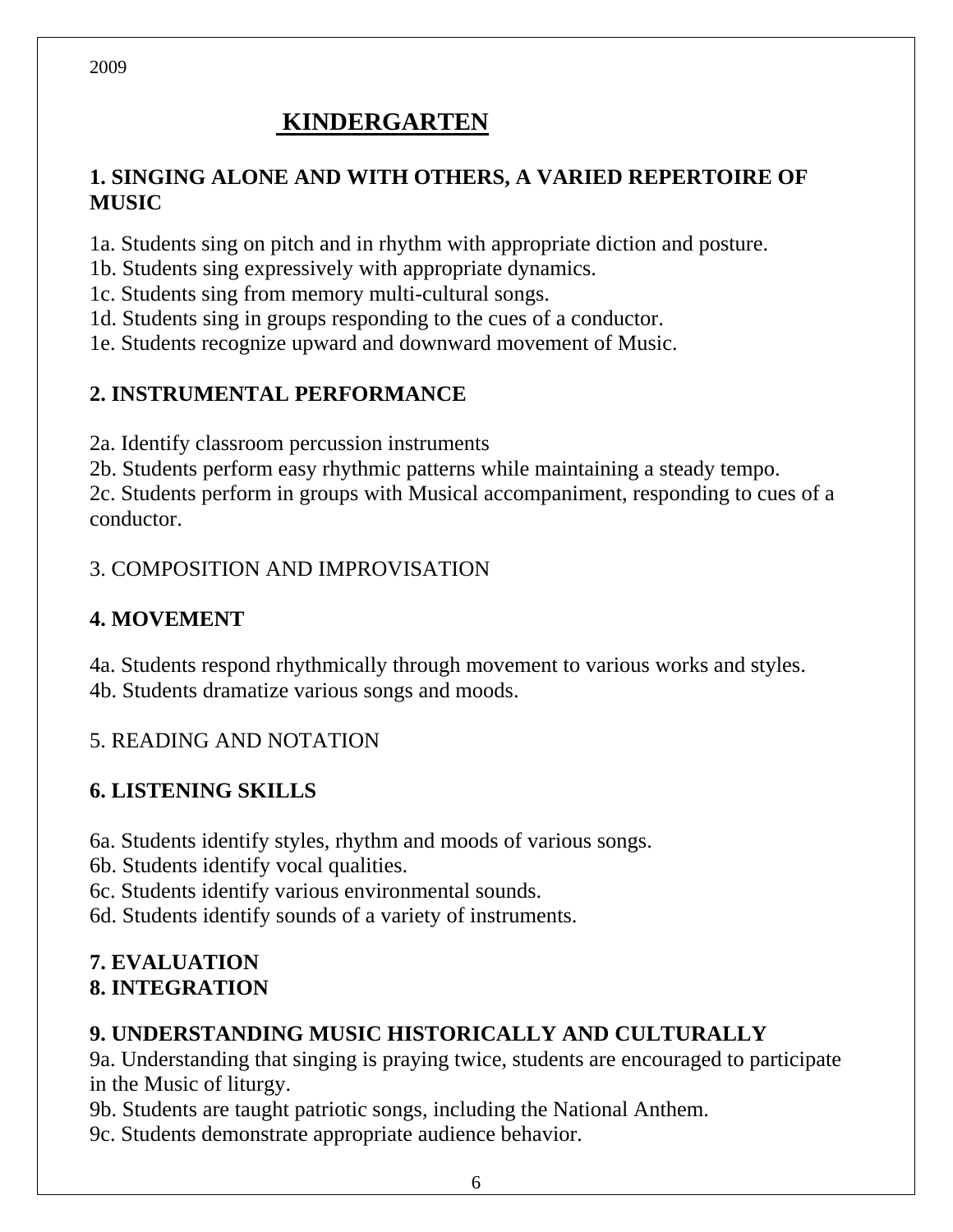#### **FIRST GRADE**

#### **1. SINGING ALONE AND WITH OTHERS**

1a. Students sing alone, on pitch and in rhythm, with appropriate diction and posture and maintain a steady tempo.

1b. Students sing expressively with appropriate dynamics and interpretation.

1c. Students sing from memory varied repertoire of multi-cultural songs.

1d. Students sing in groups, recognizing upward and downward movement of Music, and respond to the cues of a conductor.

1e. Students sing ostinatos.

#### **2. INSTRUMENTAL PERFORMANCE**

2a. Students identify classroom percussion and melodic instruments.

2b. Students perform easy rhythmic and melodic patterns while maintaining a steady tempo.

2c. Students echo short rhythmic and melodic patterns.

2d. Students perform in groups, responding to the cues of a conductor.

2e. Students perform simple rhythmic patterns while others sing or play contrasting parts.

## **3. COMPOSITION AND IMPROVISATION**

3a. Students use a variety of sounds when composing and improvising.

3b. Students create accompaniments to readings of dramatizations with both Musical and non-Musical sounds.

3c. Students improvise "responses" to rhythmic and melodic "call-response" patterns. 3d. Students improvise accompaniments using a variety of sounds.

## **4. MOVEMENT**

4a. Students respond through movement to various Musical works and styles.

4b. Students dramatize various songs and moods.

4c. Students demonstrate appropriate movement to specific Musical characteristics of events (meter, dynamics, and tempo).

2009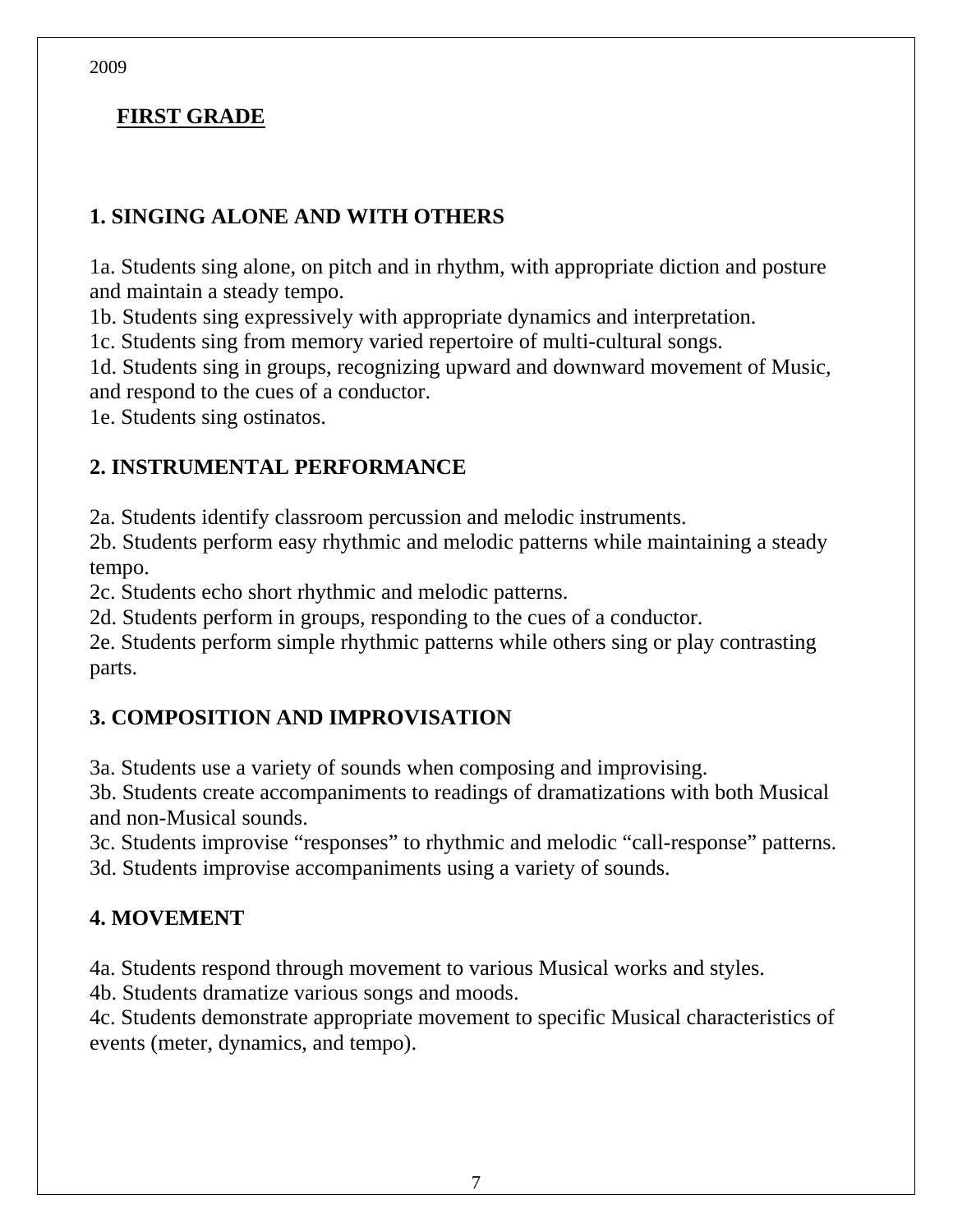## **FIRST GRADE**

2009

# **5. READING AND NOTATION**

5a. Students identify whole, half, and quarter notes and rests in 2, 3, and 4 meter. 5b. Students recognize high and low placement of notes in the treble clef. 5c. Students identify simple symbols and notation of dynamics, meter and tempo.

#### **6. LISTENING SKILLS**

6a. Students identify styles, rhythms and mood of various songs.

6b. Students identify vocal qualities, high, low, male, female and children.

6c. Students identify various environmental sounds.

6d. Students identify a variety of instruments, according to family.

6e. Students begin to use basic appropriate terminology in identification and explanation.

# **7. EVALUATION**

7a. Students discuss personal preferences to styles and works.

## **8. INTEGRATION**

8a. Students identify relationship of Music to other subjects (rhythm to mathematics, foreign language to language, songs to cultures, and expressive elements to interpretive readings).

8b. Students identify specific cultural, seasonal and special event Music.

8c. Students identify roles of Musicians, (conductor, choir member, soloist, and accompanist).

# **9. UNDERSTANDING MUSIC HISTORICALLY AND CULTURALLY**

9a. Understanding that singing is praying twice, students are encouraged to participate in the Music of liturgy.

9b. Students are taught patriotic songs, including the National Anthem.

9c. Students describe ways Music fits into their daily lives, e.g., worship and special occasions.

9d. Students demonstrate appropriate audience behavior.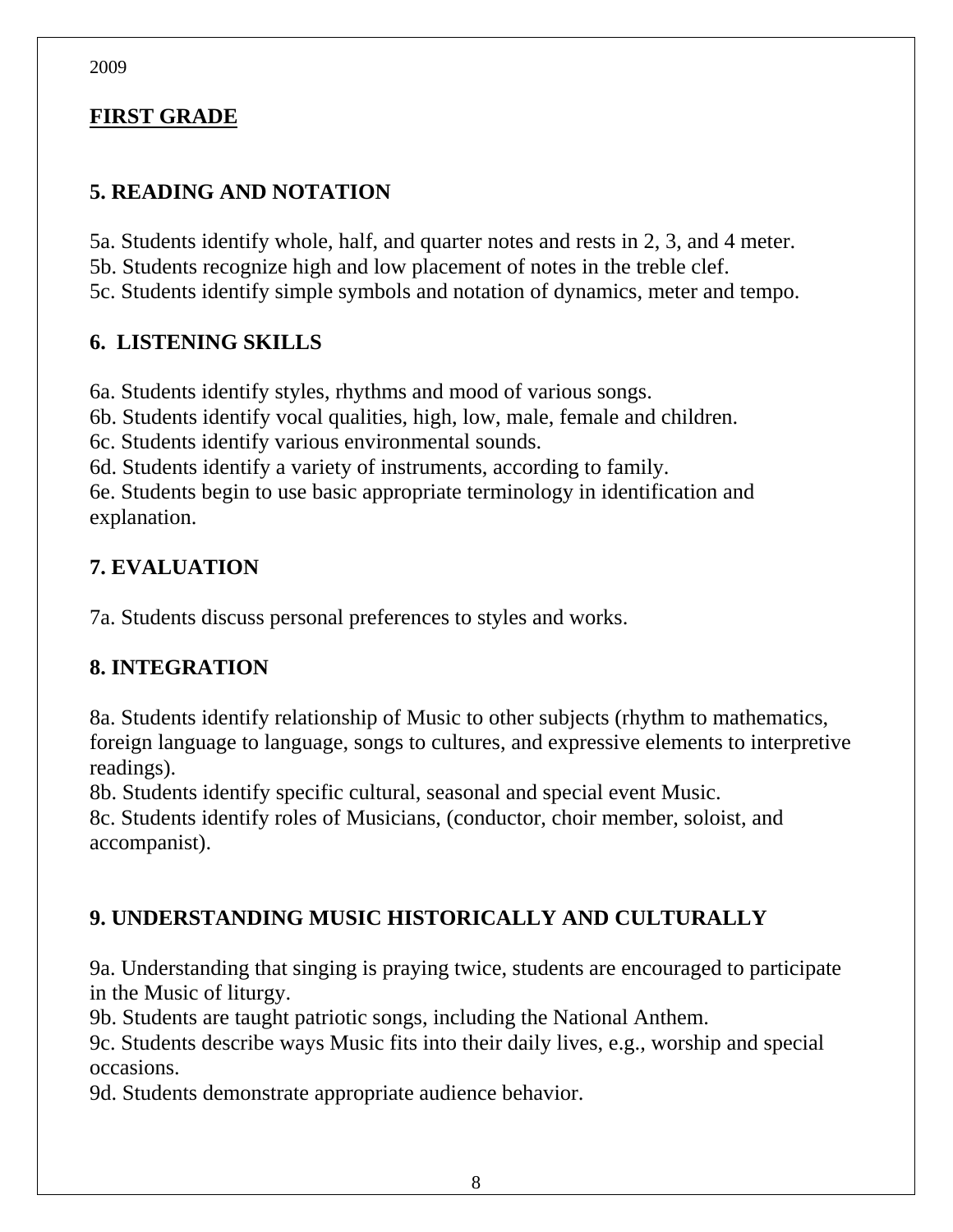## **SECOND GRADE**

## **1. SINGING ALONE AND WITH OTHERS**

1a. Students sing alone, on pitch and in rhythm, with correct posture, appropriate diction and tone quality, while maintaining a steady tempo.

1b. Students sing with others, blending vocal tones, being able to match dynamic levels in response to a director's cues.

1c. Students sing from memory a variety of songs representing different cultures and styles, ostinatos, rounds and partner songs, with expression, dynamics, phrasing and interpretation.

## **2. INSTRUMENTAL PERFORMANCE**

2a. Students perform easy rhythmic and melodic patterns on classroom instruments, while playing on pitch with accuracy, and maintaining a steady beat.

2b. Students perform a variety of Music which represents different styles and genres, while being able to echo short melodic patterns and rhythms.

2c. Students play instruments in groups, blending tone quality, achieving dynamic levels with the aide of a conductor.

2d. Students play by themselves while other students sing or play different parts.

## **3. COMPOSITION AND IMPROVISATION**

3a. Students create and improvise simple rhythmic, melodic, ostinato, and "answer" accompaniments.

3b. Students improvise short songs and Music to accompany readings, dramatizations, songs, and instrumental pieces using a variety of sound sources.

## **4. MOVEMENT**

4a. Students respond through movement with a purpose to special selected characteristics or to specific Musical events while listening.

4b. Through movement, students are able to answer questions to show their perceptive skills in the different styles of Music

4c. Students dramatize various songs and moods.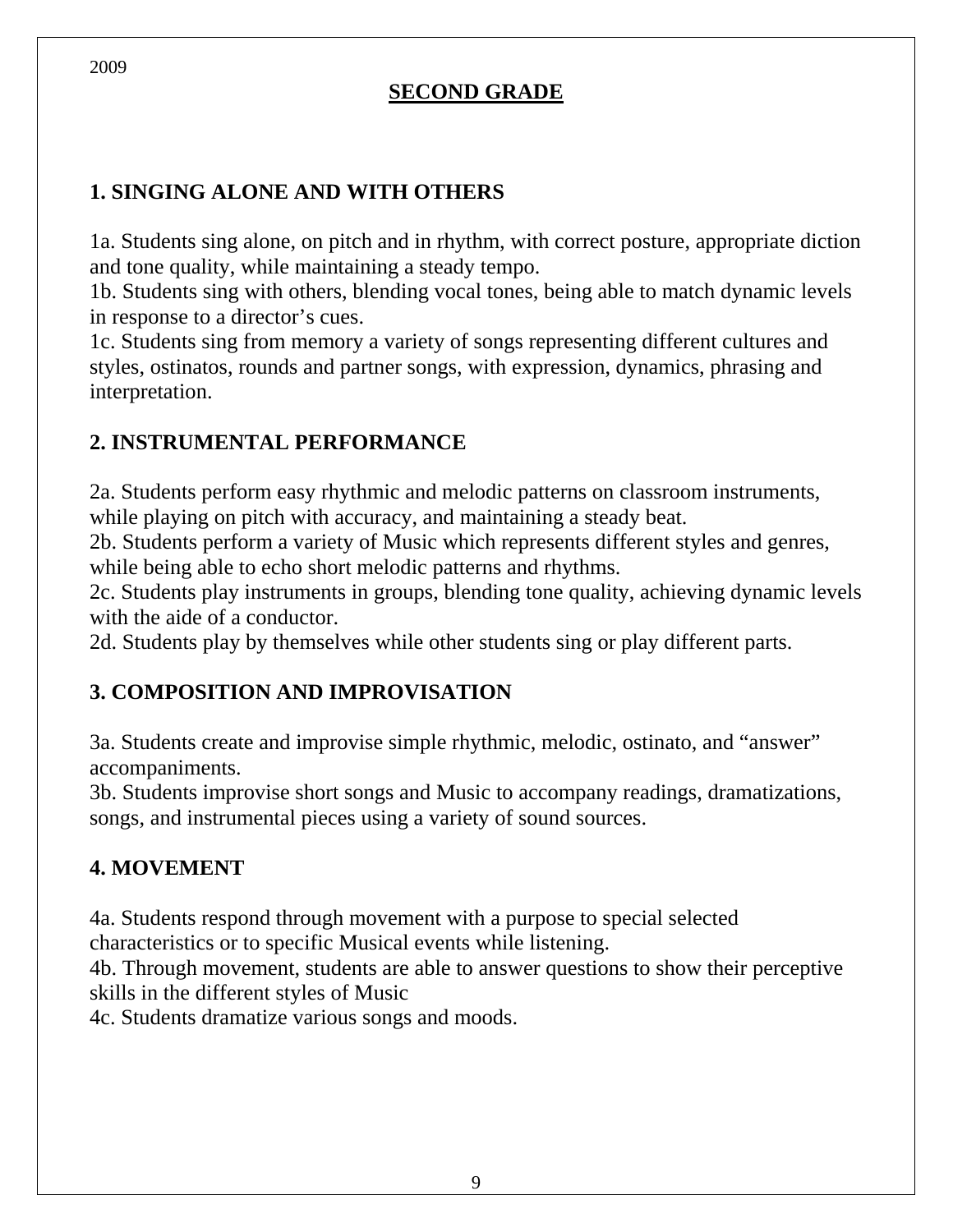#### 2009 **SECOND GRADE**

# **5. READING AND NOTATION**

5a. Students identify and read whole, half, dotted-half, quarter, and eighth notes and rests in 2/4, 3/4, and 4/4 meter, while being able to identify and explain symbols and terms of dynamics, tempo, and articulation.

5b. Students use a system to read pitches in the treble clef while using symbols to represent meter, rhythm, pitch and dynamics presented by the teacher.

# **6. LISTENING SKILLS**

6a. Students identify simple Music forms when given an aural presentation. 6b. Students use correct terms in describing Music theory, including instruments, voices, and performance, and are able to describe sounds of various instruments, including orchestral, band, and multi-cultural Music, as well as recognizing male, female, and children's voices.

6c. Through movement and description or aural examples, students are able to answer questions to show their perceptive skills in the different styles of Music which represent various cultures.

6d. Students respond through movement with a purpose to special selected characteristics or to specific Musical events while listening.

# **7. EVALUATION**

7a. Students devise criteria for evaluating Musical performances and compositions. 7b. Using correct Musical terms, students describe their own preferences to specific styles and Musical works.

## **8. INTEGRATION**

8a. Students identify similarities and differences in the meanings of common terms used in the various arts.

8b. Students identify ways Music is integrated to other school subjects.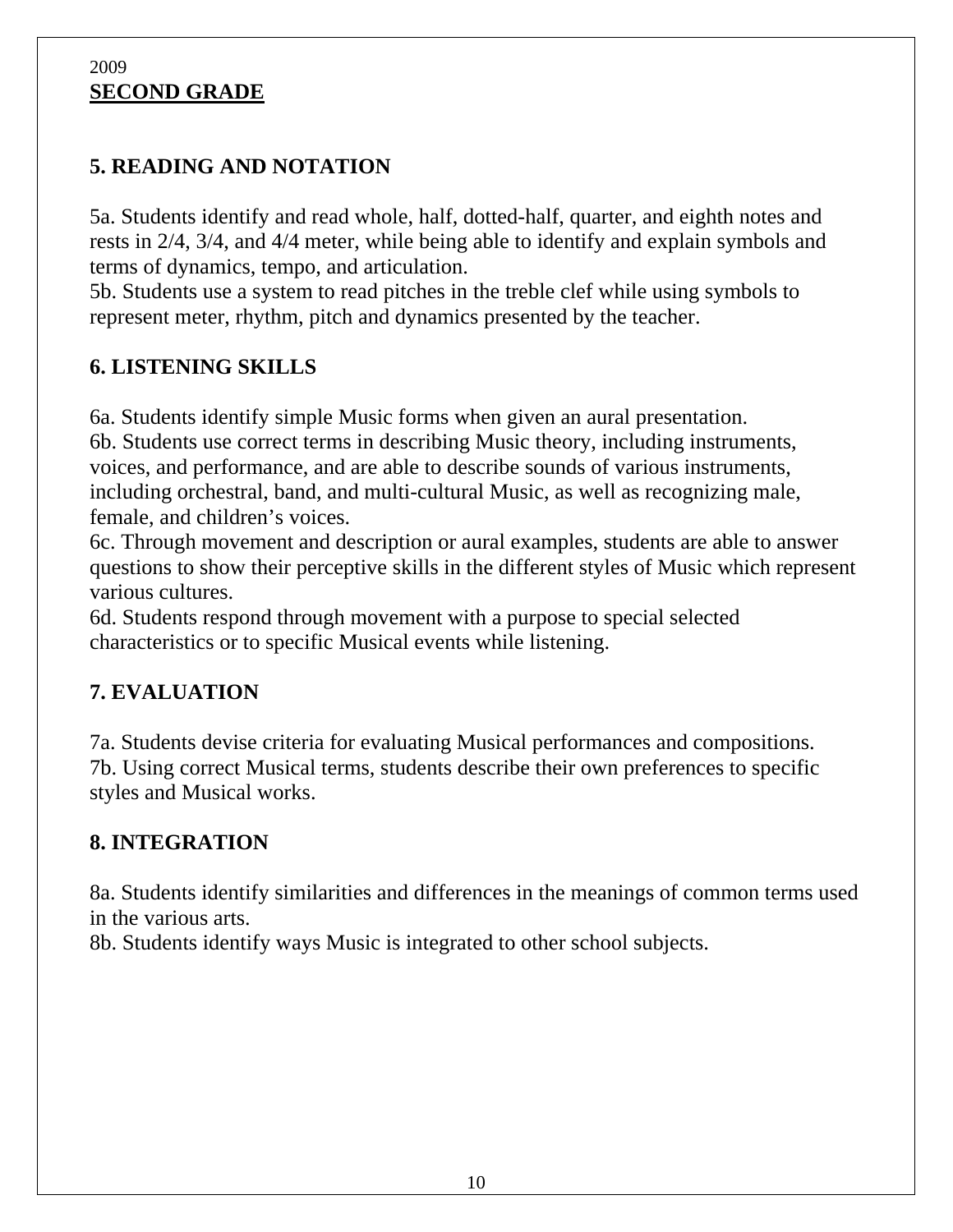#### **SECOND GRADE**

#### **9. UNDERSTANDING MUSIC HISTORICALLY AND CULTURALLY**

9a. Understanding that singing is praying twice, students are encouraged to participate in the Music of liturgy.

9b. Students are taught patriotic songs, including the National Anthem.

9c. Students identify various examples of Music by styles or genre and describe in simple terms (fast, slow, loud. soft), how elements of Music are used in Musical examples from different historical periods and cultures.

9d. Students describe and identify the roles of Musicians in different multi-cultural Musical settings.

9e. Students describe ways that various Musical characteristics can become suitable in their daily lives and how Music can fit into circumstances of their lives.

9f. Students show audience behavior appropriate for the type and style of Music being performed.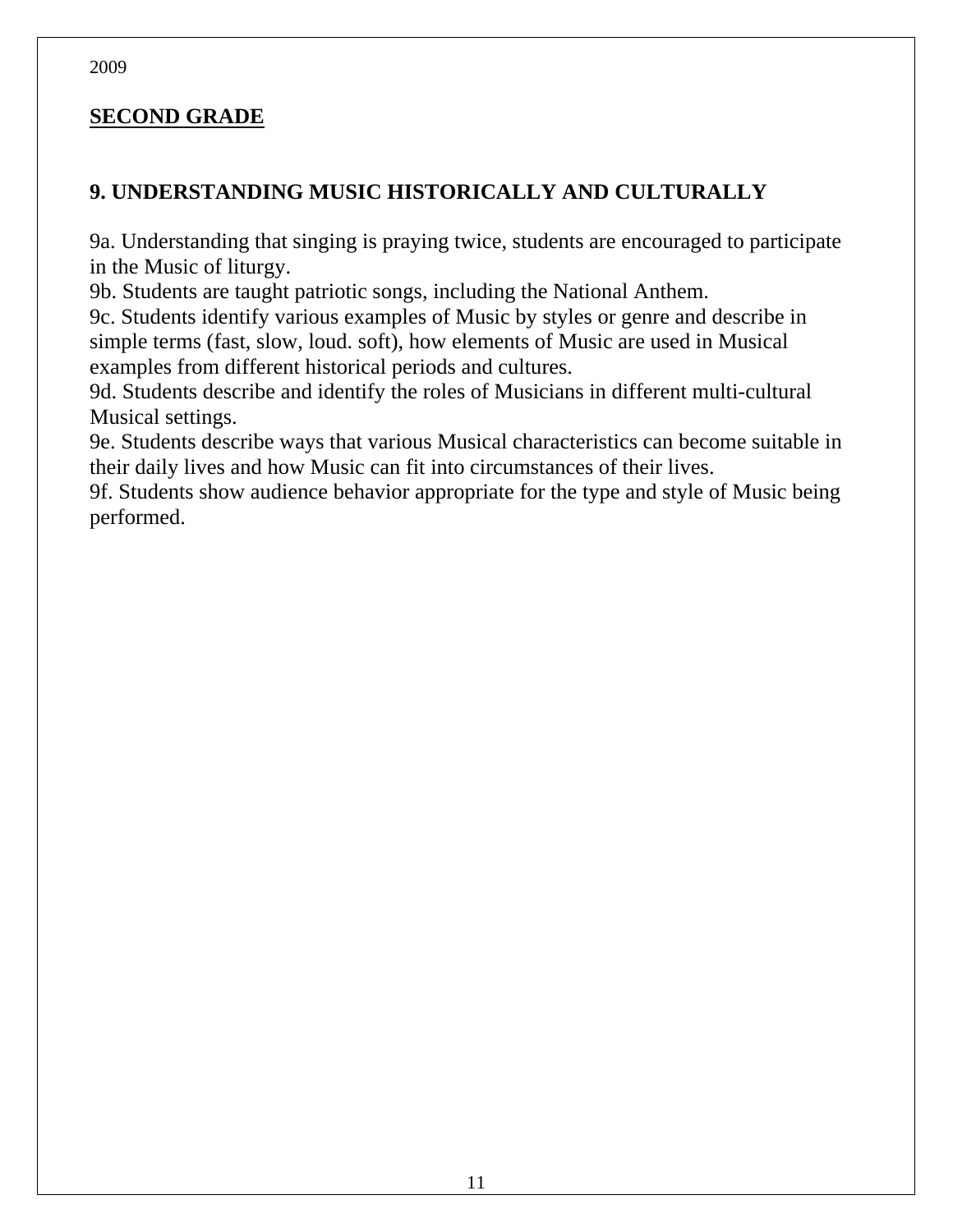# **THIRD GRADE**

## **1. SINGING ALONE AND WITH OTHERS**

1a. Students sing alone and on pitch and in rhythm with appropriate diction and posture, maintaining a steady tempo.

1b. Students sing expressively with appropriate dynamics, phrasing and interpretation.

1c. Students sing from memory a varied repertoire of multi-cultural songs.

1d. Students sing ostinatos, partner songs, rounds and countermelody.

1e. Students sing in groups, blending timbre, matching dynamic levels, responding to the cues of a conductor.

1f. Students recognize upward/downward and repeated tones, match calling tones, and identify vocal range high/low.

1g. Students identify same/different melodic patterns and phrases.

## **2. INSTRUMENTAL PERFORMANCE**

2a. Students perform on pitch, in rhythm with appropriate dynamics and timbre maintaining a steady tempo.

2b. Students perform easy rhythmic melodic patterns accurately and independently on classroom instruments.

2c. Students perform expressively a varied repertoire of Music representing different styles.

2d. Students echo short rhythmic and melodic patterns.

2e. Students perform simple rhythmic or melodic ostinatos, rhythmic lines while others sing, responding to the cues of a conductor.

## **3. COMPOSITION AND IMPROVISATION**

3a. Students improvise "answers" in the same style to given rhythmic and melodic phrases.

3b. Students improvise simple and melodic ostinato accompaniments.

3c. Students improvise short songs and instrumental pieces, using traditional sounds, non-traditional sounds, e.g., hand clapping, finger snapping, pencil tapping and body sounds.

3d. Students create Music and arrange to accompany verse.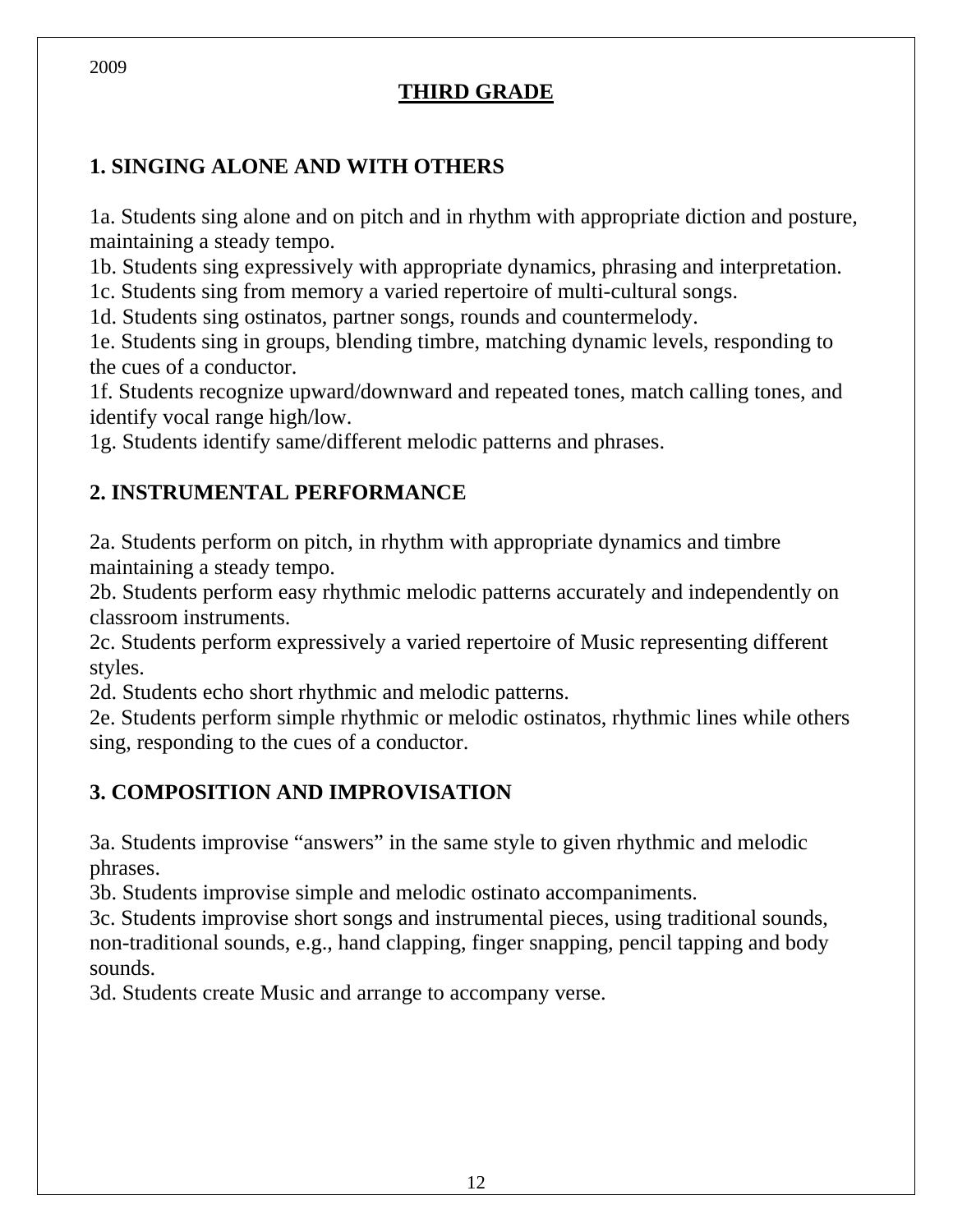#### 2009 **THIRD GRADE**

#### **4. MOVEMENT**

4a. Students respond through movement while listening to Music.

4b. Students dramatize various songs and moods.

4c. Students create movement and dances.

# **5. READING AND NOTATION**

5a. Students identify whole, half, dotted half, quarter and eighth note and rests in 2/4, 3/4, and 4/4 meter signature, identify the symbols sharp, and flat.

5b. Students use syllables, numbers or letters to read simple pitch notation in the treble clef in major keys.

5c. Students identify symbols and traditional terms referring to dynamics, tempo and interpret them correctly when performing.

# **6. LISTENING SKILLS**

6a. Students identify simple Musical forms, AB and ABA forms.

6b. Students demonstrate perceptual skill by moving, answering questions and, by drawing pictures to explain the moods of various styles of Music, e.g., orchestral, early American folk songs, representing different cultures.

## **7. EVALUATION**

7a. Students devise criteria for evaluating compositions using appropriate terminology to explain their personal preferences for specific Musical styles.

## **8. INTEGRATION**

8a. Students identify similarities and differences in the meanings of form, line, contrast used in various arts.

8b. Students identify ways in which the principles of other disciplines taught in school are inter-related with those of Music. e.g., mathematical basis of value of notes.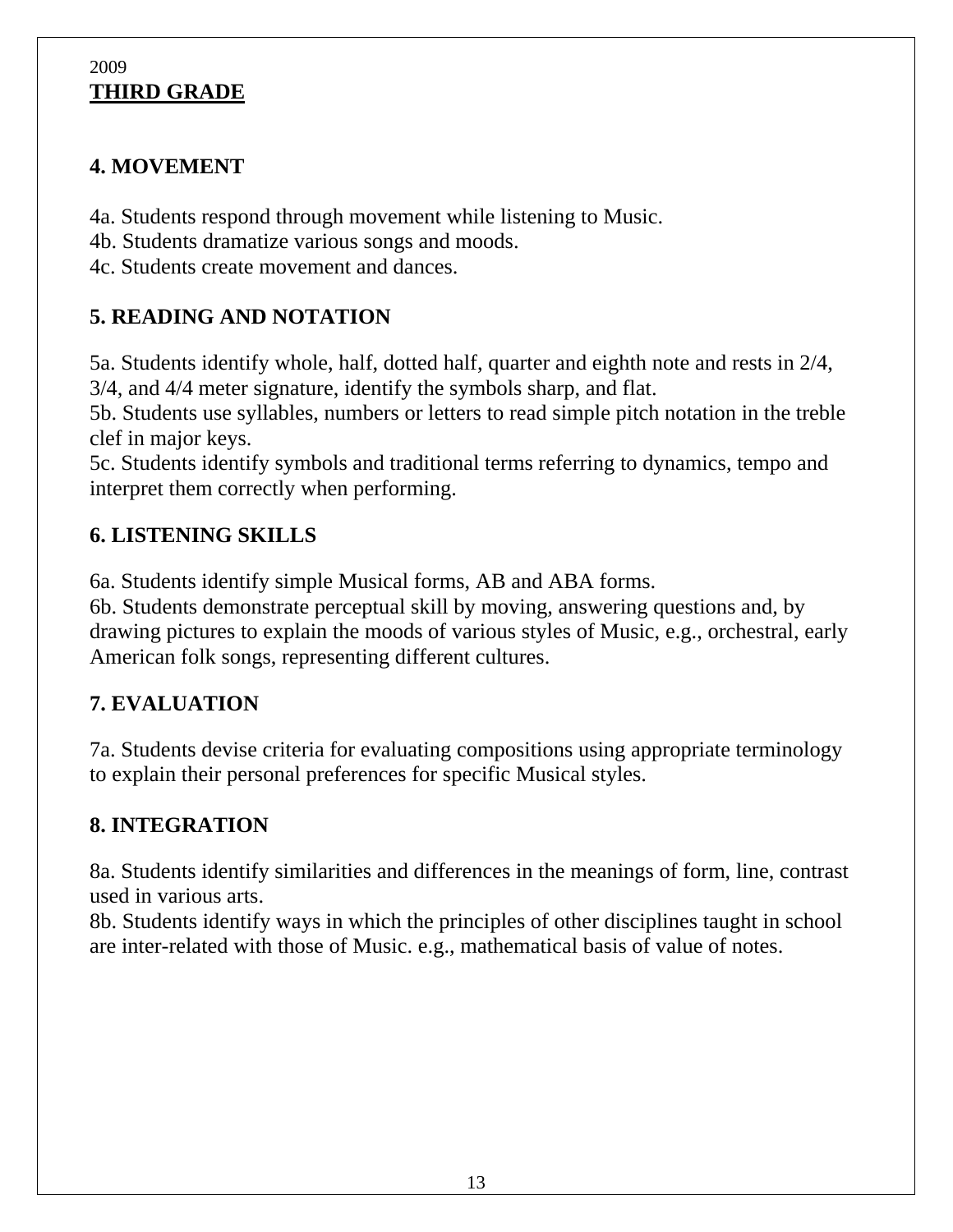## **THIRD GRADE**

#### **9. UNDERSTANDING MUSIC HISTORICALLY AND CULTURALLY**

9a. Understanding that singing is praying twice, students are encouraged to participate in the Music of liturgy.

9b. Students are taught patriotic songs, including the National Anthem.

9c. Students describe in simple terms how elements of Music are used by singing songs in various languages from various cultures of the world.

9d. Students identify various uses of Music in their daily experiences, e.g., special occasions, worship.

9e. Students demonstrate appropriate audience behavior.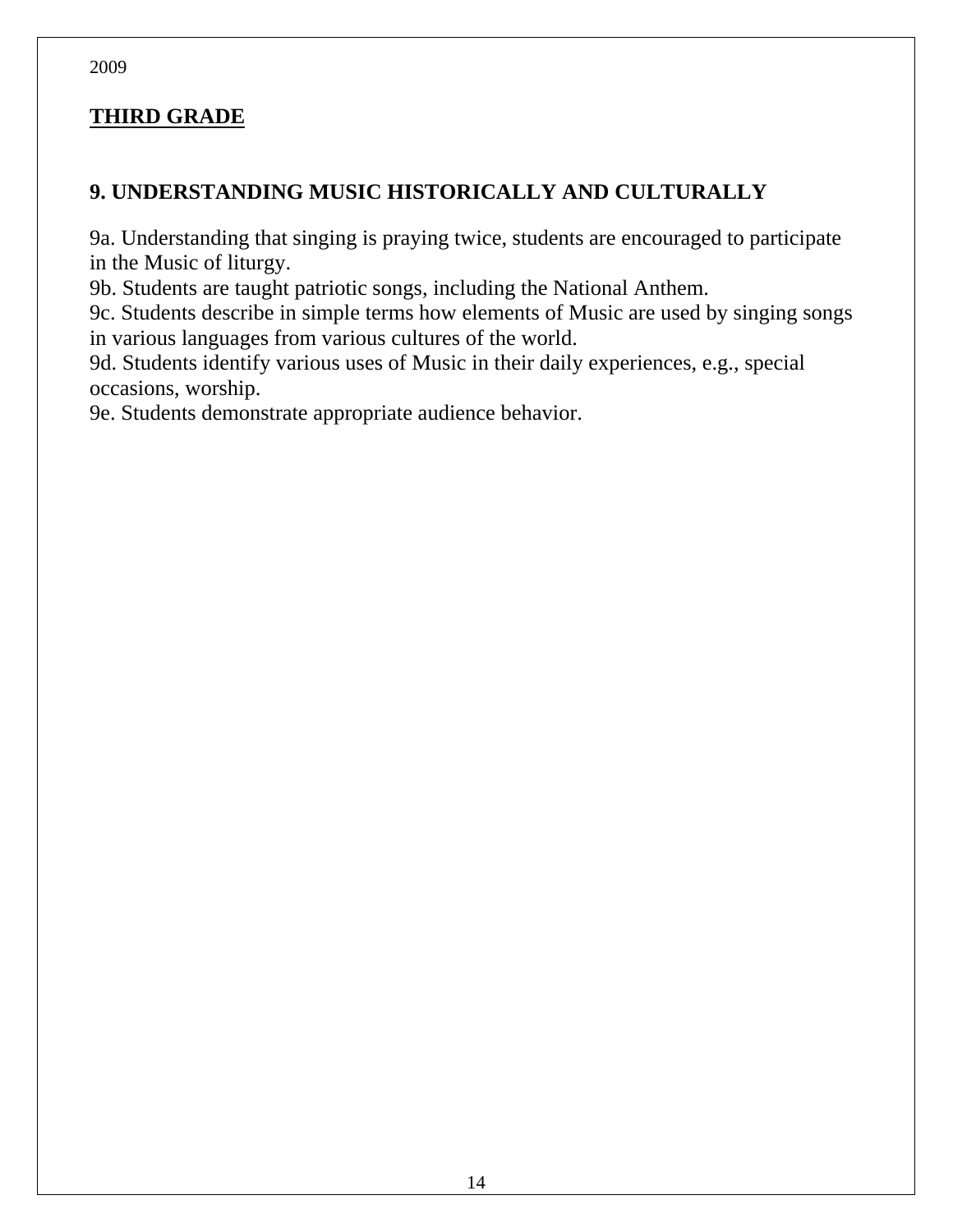# **FOURTH GRADE**

#### **1. SINGING ALONE AND WITH OTHERS**

1a. Students sing alone, on pitch and in rhythm with appropriate diction and posture while maintaining a steady beat.

1b. Students sing expressively using appropriate dynamics, phrasing and interpretation.

1c. Students sing from memory a varied repertoire of multi-cultural songs.

1d. Students sing ostinatos, partner songs, rounds and countermelody, creating harmony. 1e. Students sing in groups, responding to the cues of a conductor while blending vocal timbres.

#### **2. INSTRUMENTAL PERFORMACE**

2a. Students perform on pitch, in rhythm, with appropriate dynamics while maintaining a steady tempo.

2b. Students accurately and independently perform easy rhythmic, melodic and chordal patterns.

2c. Students perform expressively a varied repertoire which represents many genres and styles.

2d. Students perform in groups, blending instrumental tone colors.

2e. Students perform in groups responding to the cues of a conductor.

2f. Students perform independent instrumental parts while other students perform contrasting parts, both sung and played.

#### **3. COMPOSITION AND IMPROVISATION**

3a. Students create simple songs and instrumental pieces.

3b. Students use a variety of sound sources when creating melodies.

3c. Students improvise "answer" phrases to Musical questions.

3d. Students improvise simple rhythmic and ostinato phrases.

3e. Students improvise simple songs and instrumental pieces, using traditional and nontraditional sounds.

#### **4. MOVEMENT**

4a. Students respond through movement while listening to Music.

4b. Students dramatize various songs and moods.

4c. Students create movement and dances.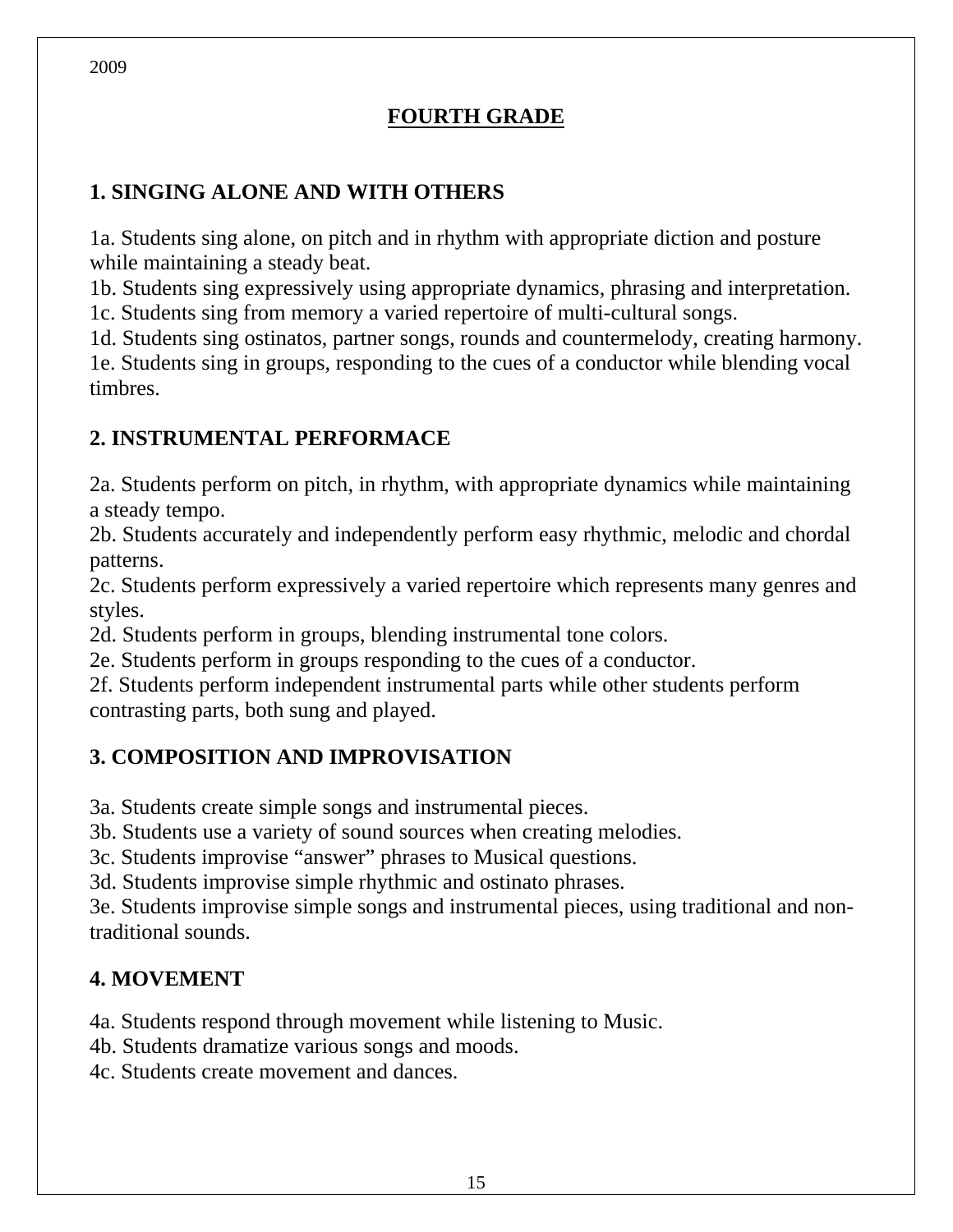#### 2009 **FOURTH GRADE**

# **5. READING AND NOTATION**

5a. Students demonstrate proper usage of whole, half, and dotted half notes.

5b. Students identify basic Musical symbols such as bar lines, repeat signs, slurs, ties, etc.

5c. Students write traditional symbols as directed by the teacher.

5d. Students use correct terminology in explaining Music.

5e. Students understand basic Musical form.

# **6. LISTENING SKILLS**

6a. Students identify styles, rhythm, and mood of various songs.

6b. Students identify orchestral and band instruments from both their own culture and from other cultures.

6c. Students identify children's adult male and female voices.

## **7. EVALUATION**

7a. Students evaluate Musical performances through various criteria. 7b. Students explain their personal preferences for specific Musical works or styles.

## **8. INTEGRATION**

8a. Students identify similarities and differences and the meanings of common terms used in various arts.

8b. Students identify the relationship of Music to various historical periods and cultures. 8c. Students identify math and its role as related to Music.

8d. Students identify ways in which other subjects taught in school are inter-related to Music.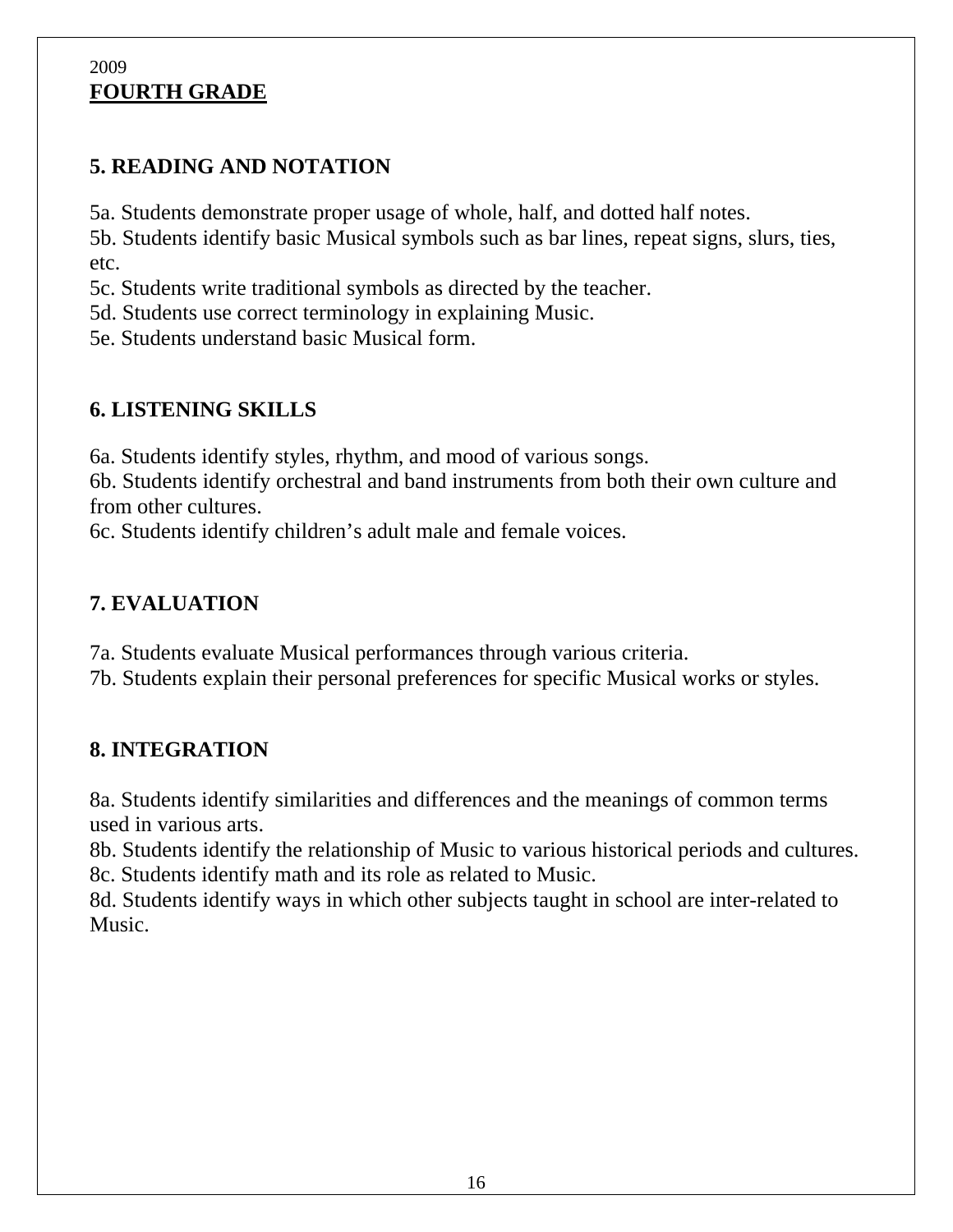#### 2009 **FOURTH GRADE**

#### **9. UNDERSTANDING MUSIC HISTORICALLY AND CULTURALLY**

9a. Understanding that singing is praying twice, students are encouraged to participate in the Music of liturgy.

9b. Students are taught patriotic songs, including the National Anthem.

9c. Students identify Music of various cultures and historical periods.

9d. Students describe in simple terms how elements of Music are used in various languages and multi-cultures.

9e. Students identify various uses of Music in their daily lives, e.g., worship, special occasions, etc. and describe Musical characteristics which make Music suitable for each use.

9f. Students identify roles of Musicians in various settings and multi-cultures.

9g. Students demonstrate appropriate audience behavior.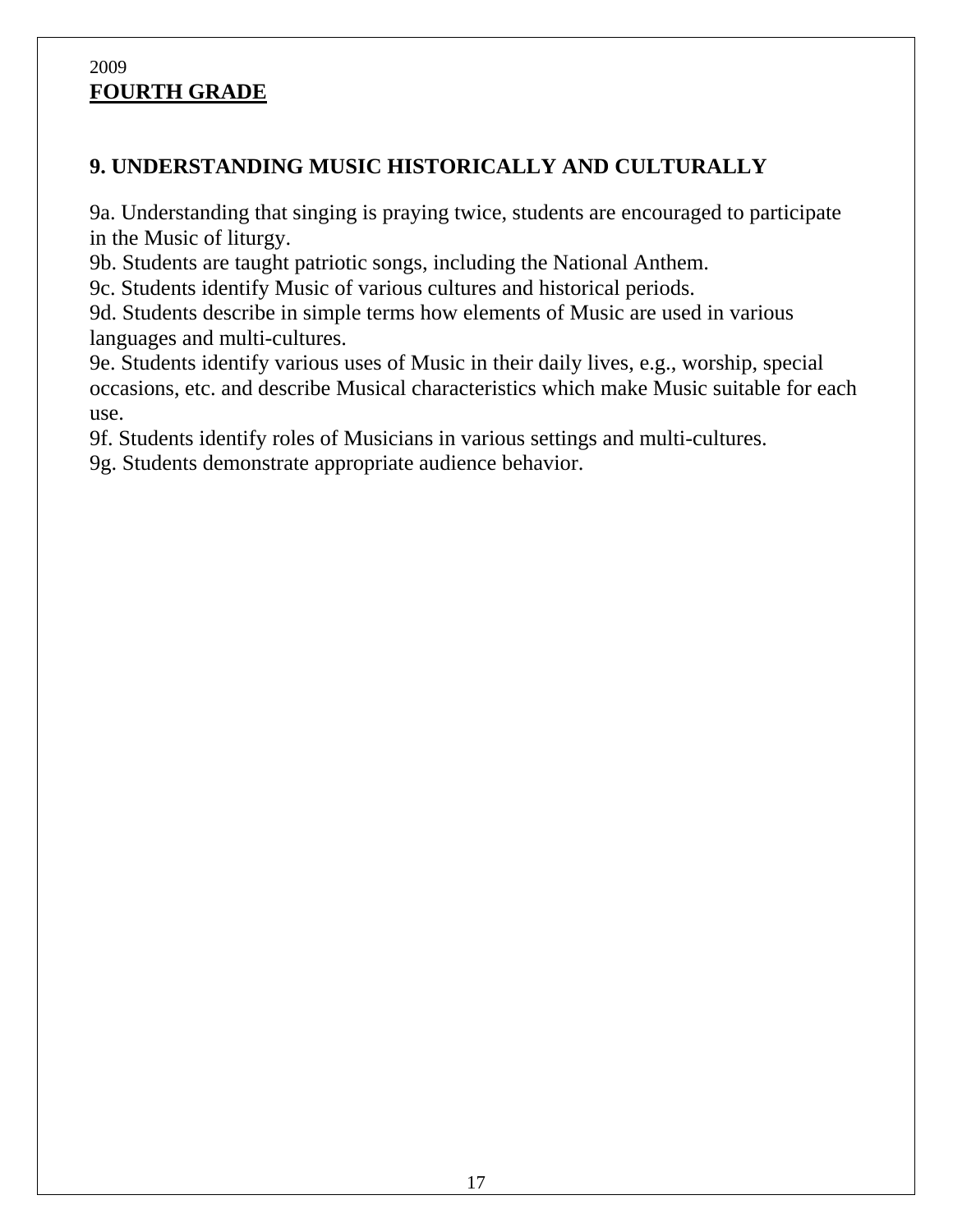#### **FIFTH GRADE**

#### **1. SINGING ALONE AND WITH OTHERS**

1a. Students sing alone and in groups, on pitch, in rhythm with appropriate diction and posture while maintaining a steady beat.

1b. Students sing expressively using appropriate dynamics, phrasing and interpretation including some songs performed from memory.

1c. Students sing a varied repertoire of multi-cultural songs with expression for the work being performed.

1d. Students sing ostinatos, partner songs, rounds, and countermelody, thereby creating harmony in two and three parts.

1e. Students sing in groups, responding to the cues of a conductor while blending vocal timbres.

1f. Students begin to develop a varied repertoire of vocal literature.

#### **2. INSTRUMENTAL PERFORMANCES**

2a. Students perform on at least one instrument, e.g., recorder or band instrument, on pitch and in rhythm, with appropriate dynamics while maintaining a steady tempo. 2b. Students perform easy rhythmic, melodic and chordal patterns with expression and technical accuracy.

2c. Students perform expressively a varied repertoire that represents many genres and styles.

2d. Students play both melodies and harmonies on a variety of instruments.

2e. Students perform in groups responding to the cues of a conductor.

2f. Students perform instrumental parts while other students perform contrasting parts, both sung and played.

#### **3. COMPOSTION AND IMPROVISATION**

3a, Students create simple songs and instrumental pieces.

3b. Students improvise simple melodic and harmonic accompaniments.

3c. Students improvise embellishments in major and pentatonic keys.

3d. Students improvise answer phrases to Musical questions

3e. Students improvise simple rhythmic and ostinato phrases.

3f. Students improvise simple songs and instrumental pieces, using traditional and nontraditional sounds.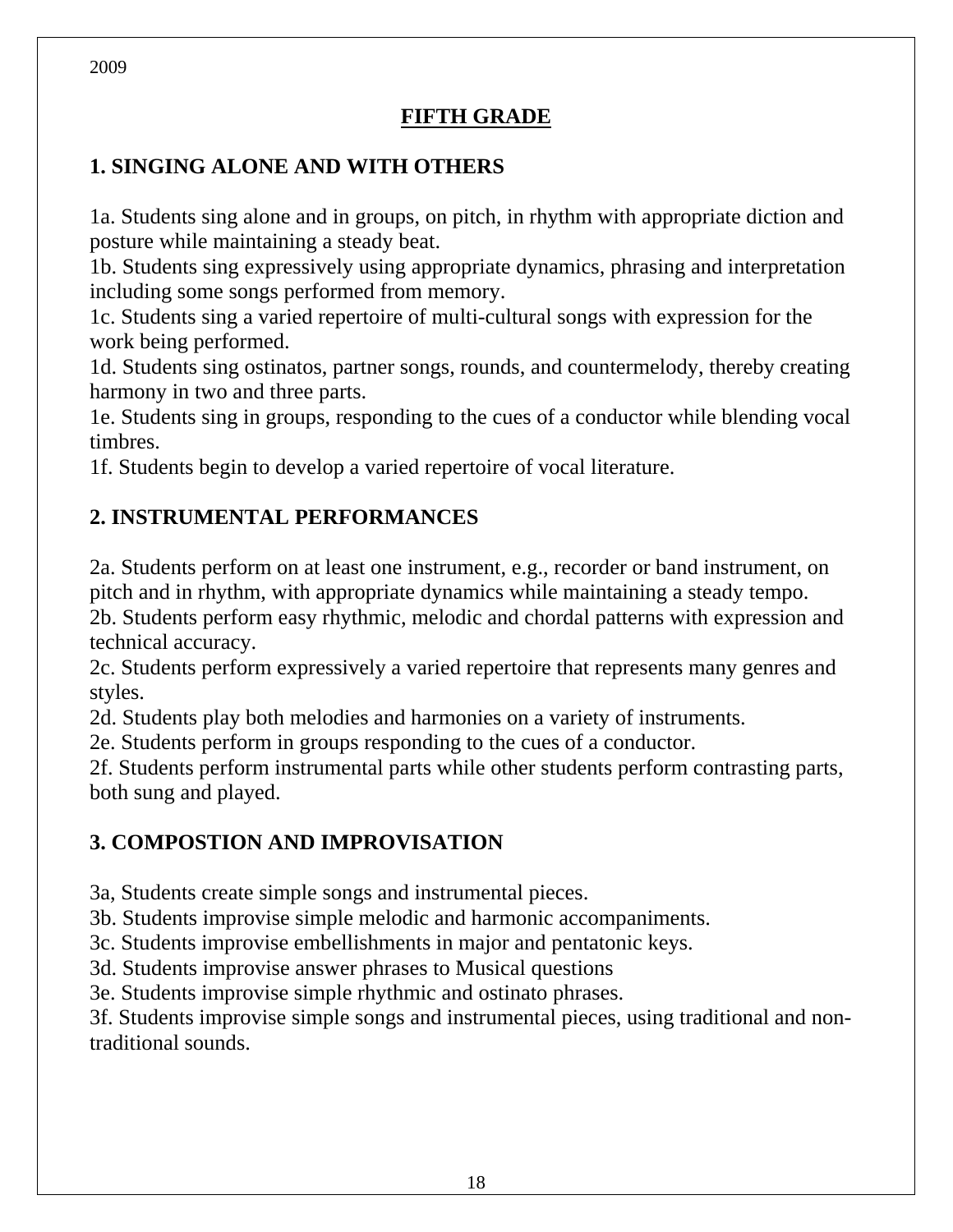#### 2009 **FIFTH GRADE**

## **4. MOVEMENT**

4a. Students respond through movement while listening to Music.

4b. Students dramatize various songs and moods.

4c. Students create movement and dances.

# **5. READING AND NOTATION**

5a. Students recognize simple Musical notation and meter.

5b. Students identify basic Musical symbols.

5c. Students use traditional symbols to notate Music as directed by the teacher.

5d. Students use correct terminology in explaining Music.

5e. Students who participate in a choral or instrumental ensemble or class understand basic Musical form.

5f. Students sight-read simple melodic and harmonic melodies accurately.

# **6. LISTENING SKILLS**

6a. Students identify styles, rhythm and mood of various songs.

6b. Students identify many orchestral and band instruments from both their own culture and from other cultures.

6c. Students describe Musical events in a given aural example.

6d. Students analyze the uses of elements of Music in aural examples representing multi-cultural genres.

6e. Students recognize the basic principles of meter, rhythm, and tonality.

# **7. EVALUATION**

7a. Students evaluate Musical performances through various criteria and apply the criteria in their personal listening and performing.

7b. Students explain their personal preferences for specific Musical works or styles. 7c. Students offer constructive suggestions for improvement in peer critiques.

# **8. INTEGRATION**

8a. Students identify similarities and differences and the meanings of common terms used in the various arts.

8b. Students identify Music of various historical periods and cultures.

8c. Students identify the interrelationships between Music and other disciplines.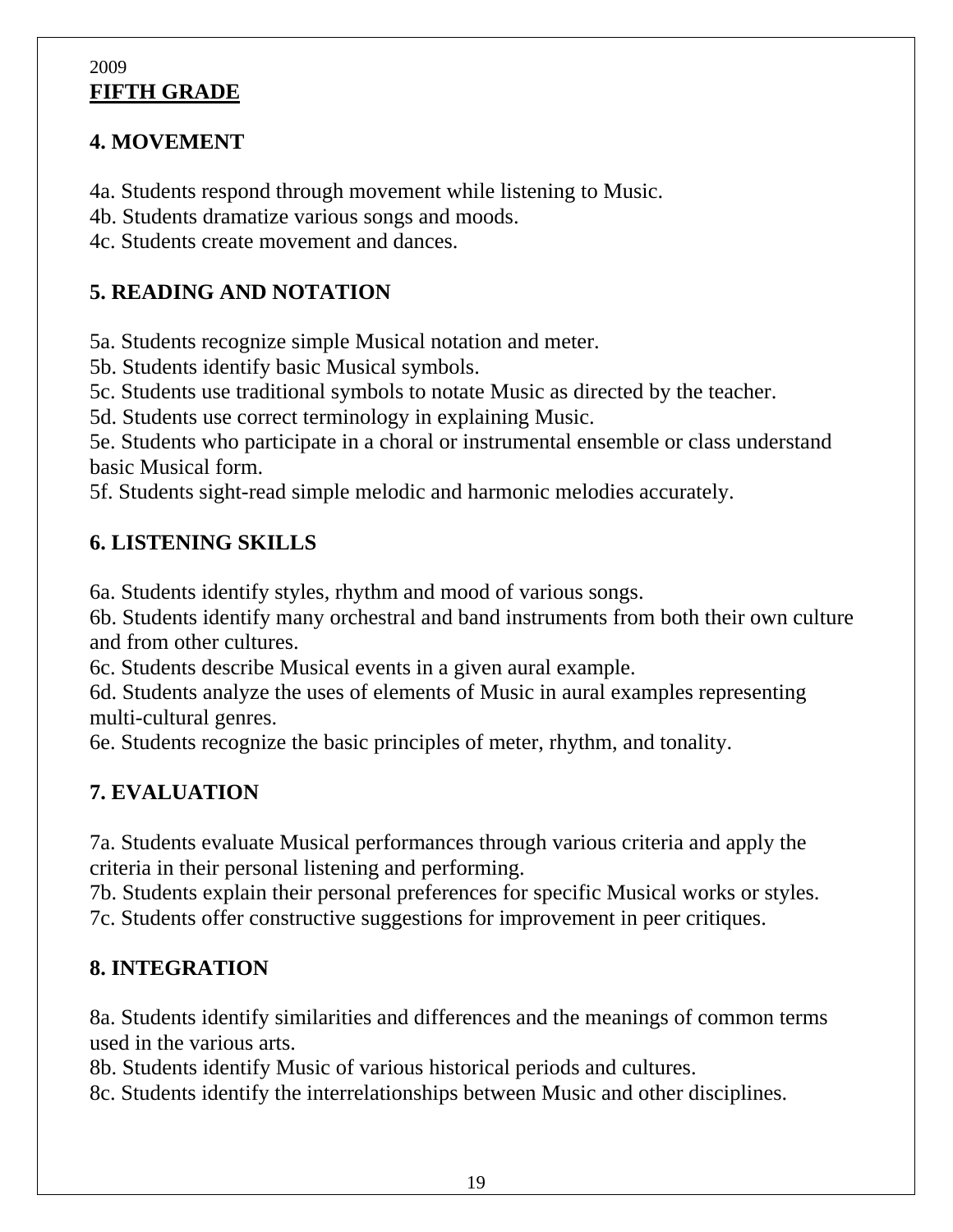#### 2009 **FIFTH GRADE**

## **9. UNDERSTANDING MUSIC HISTORICALLY AND CULTURALLY**

9a. Understanding that singing is praying twice, students are encouraged to participate in the Music of liturgy.

9b. Students are taught patriotic songs, including the National Anthem.

9c. Students describe characteristics representative of multi-cultural Music.

9d. Students describe how the elements of Music are used in Musical examples of various cultures.

9e. Students identify various uses of Music in their daily experiences.

9f. Students identify and describe roles of Musicians in various settings and cultures.

9g. Students demonstrate appropriate audience behavior.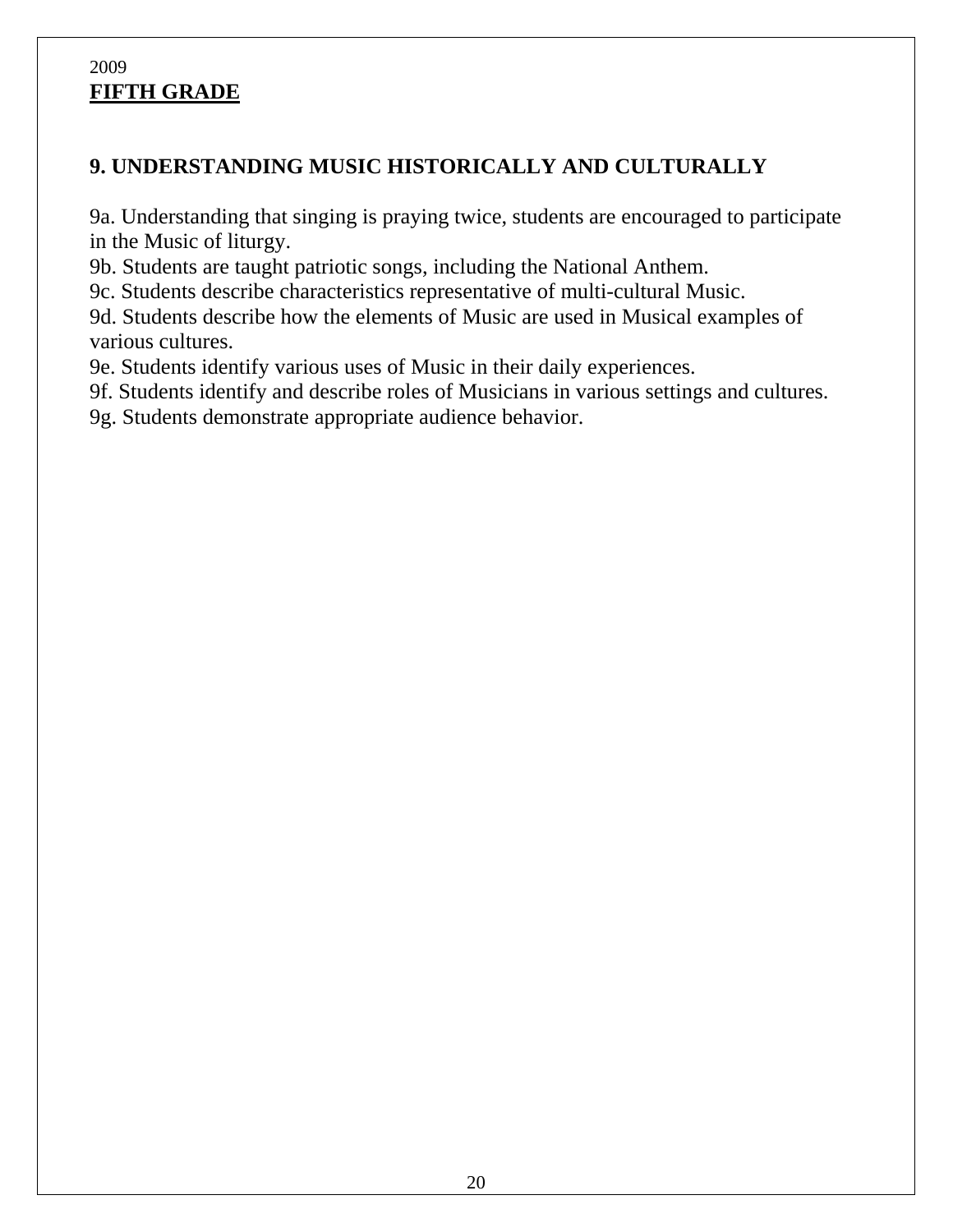#### **SIXTH GRADE**

#### 1. **SINGING ALONE AND WITH OTHERS**

1a. Students sing in small and large groups with breath control throughout their various singing ranges.

1b. Students sing expressively using appropriate dynamics, phrasing and interpretation including some songs from memory.

1c. Students sing a varied repertoire of multi-cultural songs with expression for the work being performed.

1d. Students sing ostinatos, partner songs, rounds, canons, and countermelody thereby creating harmony in two and three parts.

1e. Students begin to develop a varied repertoire of advancing vocal literature including some songs performed from memory.

#### **2. INSTRUMENTAL PERFORMANCE**

2a. Students perform in small or large groups on at least one instrument, (when available), e.g. recorder or band instrument, on pitch and in rhythm, with appropriate dynamics with good playing position, good breath, bow or stick control.

2b. Students perform expressively with technical accuracy on string, wind, percussion or classroom instruments a varied repertoire of advancing instrumental literature. 2c. Students perform expressively a varied repertoire representing many genres and

styles.

2d. Students play both melodies and harmonies on melodic and harmonic instruments. 2e. Students perform in instrumental ensembles including solo performance.

#### 3**. COMPOSTION AND IMPROVISATION**

3a. Students improvise simple melodic and rhythmic phrases.

3b. Students improvise melodic and ostinato phrases over rhythmic accompaniments.

#### **4. MOVEMENT**

4a. Students respond through movement while listening to Music.

4b. Students dramatize various songs and moods.

4c. Students create movement and dances.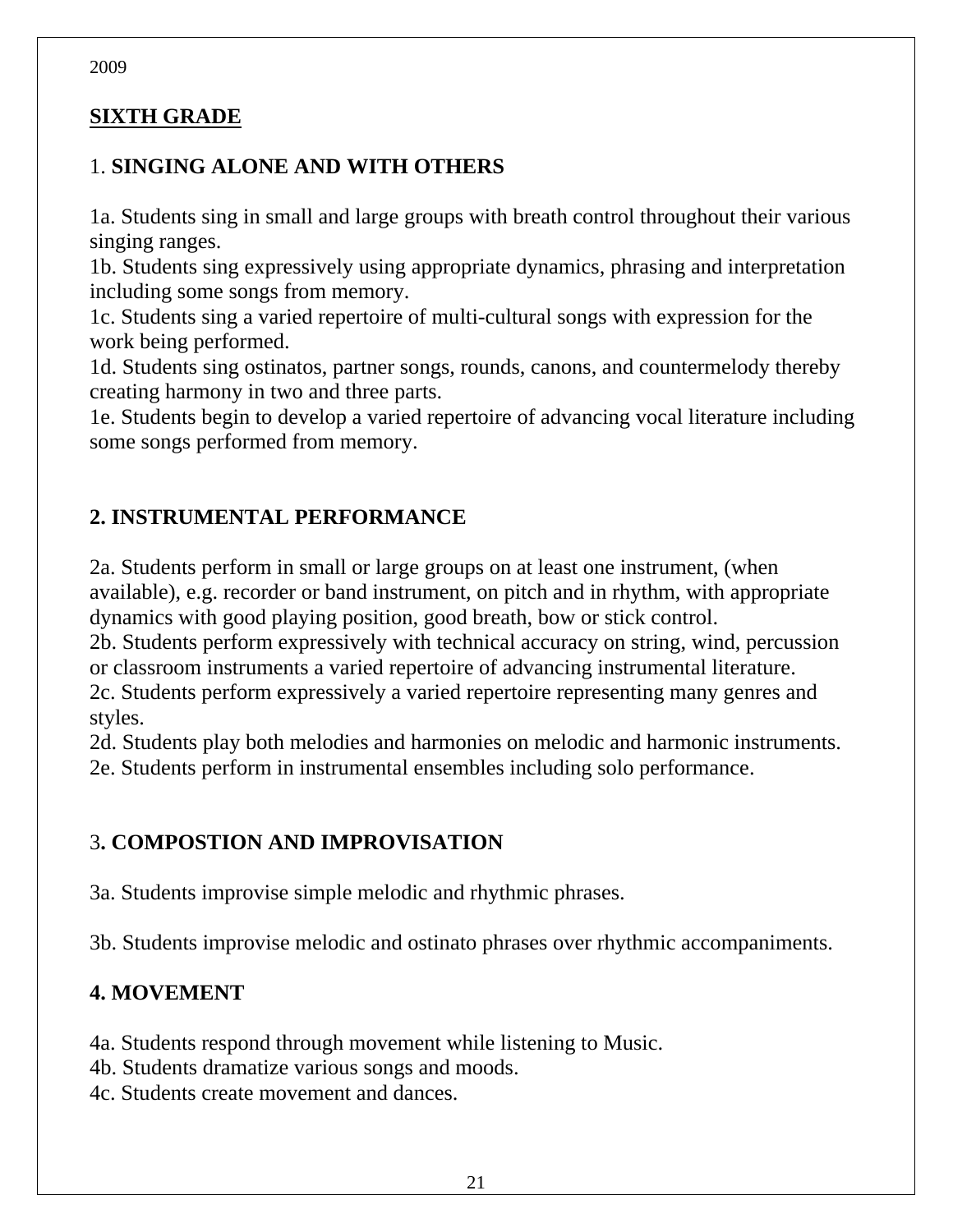#### 2009 **SIXTH GRADE**

## **5. READING AND NOTATION**

5a. Students recognize Musical notation and meter.

5b. Students identify basic Musical symbols, including both treble and bass clefs.

5c. Students identify and define standard notation symbols for rhythm, dynamics and tempo.

5d. Students use notation to record Musical ideas.

5e. Students begin to sight-read accurately and expressively.

# **6. LISTENING SKILLS**

6a. Students listen to and describe specific Musical events (e.g. entry of oboe, change of meter, return of refrain) in a given aural example.

6b. Students analyze the uses of the elements of Music in aural examples representing multi-cultural genres.

6c. Students recognize the basic principles of meter, rhythm, tonality, intervals, and chord progressions.

# **7. EVALUATION**

 7a. Students evaluate Musical performances through various criteria and apply the criteria in their personal listening and performing.

7b. Students evaluate the quality and effectiveness of their own and other performances and compositions by applying specific criteria appropriate for the style of the Music and offer constructive suggestions.

# **8. INTEGRATION**

8a. Students identify similarities and differences in various Arts and compare characteristics of each.

8b. Students identify the interrelationships between Music and other disciplines.

# **9. UNDERSTANDING MUSIC HISTORICALLY AND CULTURALLY**

9a. Understanding that singing is praying twice, students are encouraged to participate in the Music of liturgy.

9b. Students are taught patriotic songs, including the National Anthem.

9c. Students describe characteristics representative of multi-cultural Music.

9d. Students describe how the elements of Music (rhythm, tempo, etc.) are used in Musical examples of various cultures.

9e. Students identify and describe roles of Musicians in various settings and cultures. 9f. Students demonstrate appropriate audience behavior.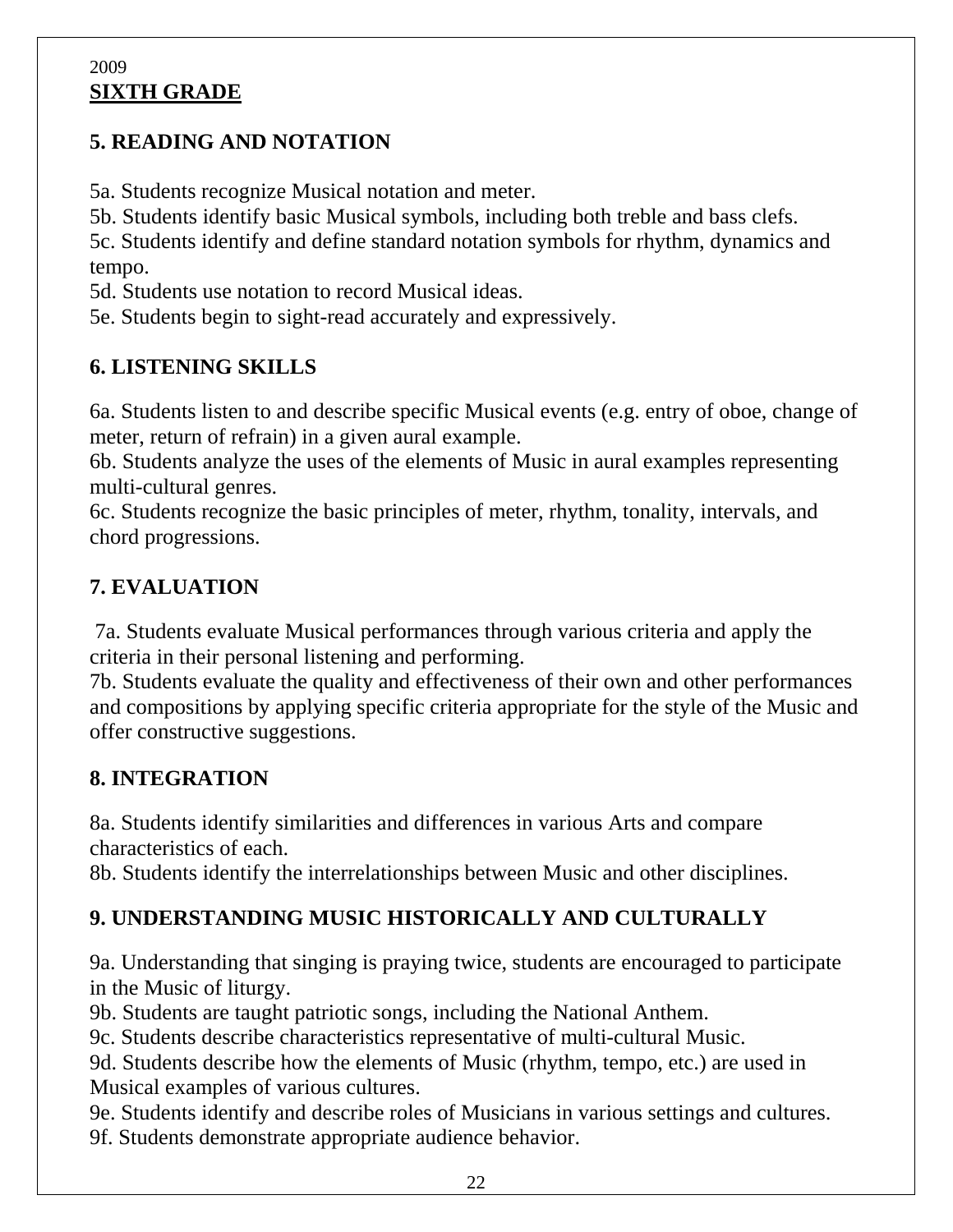# **SEVENTH AND EIGHTH GRADES**

#### **COURSE CONTENT**

The introduction and elements of Music are essential material for every general Music class. The remainder of the topics should be used at the discretion of the teacher according to the needs of the students and the time available.

The History of Music Course follows the same outline as the General Music Course. Begin to cover the study of Musical styles. For each period, stress the characteristics of the era, highlighting the representative composers, works and forms.

Using the resources that are available, Musical examples from all periods should be used to teach the elements. Students should be actively involved in each listening experience. The writing and taping of original student's rhythm compositions is suggested.

Teacher made worksheets, study guides, and listening charts should be created, using the materials with which the teacher is most comfortable.

## **GOALS**

1. To help students understand the role of Music in liturgy and personal spiritual development.

2. To help the students become more aware of beauty in life through increased aesthetic experience.

3. To generate an understanding of the basic elements of Music.

4. To develop the students' ability to make judgments regarding the quality of works of Music.

5. To provide opportunity for creativity and skill development.

6. To broaden the students' understanding of the cultural heritage of Music through recognition of major composers and the social milieu in which they lived.

7. To appreciate America's Musical heritage.

8. To understand innovative methods of contemporary Musical composition and performance.

23

2009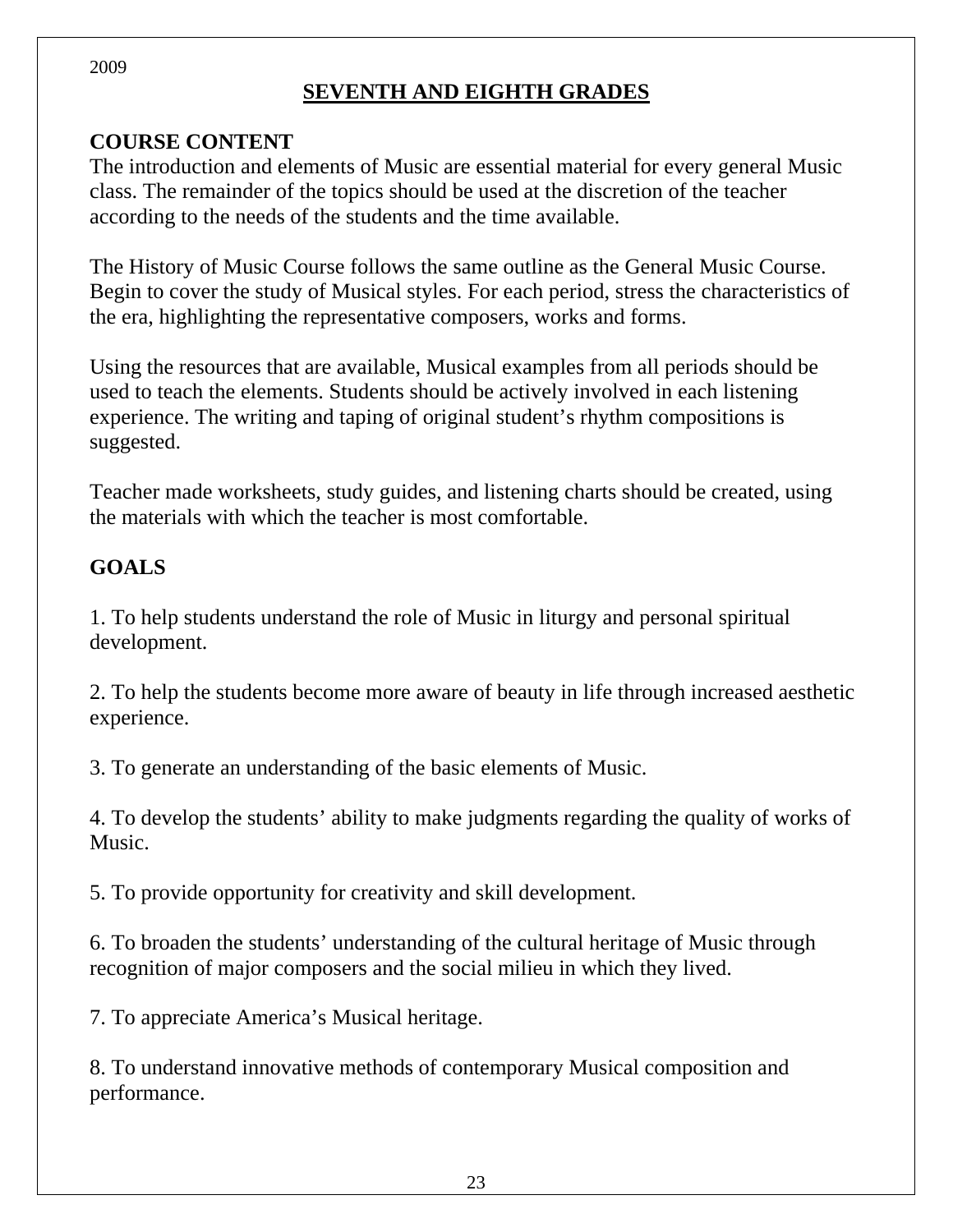#### 2009 **SEVENTH AND EIGHTH GRADES**

#### **COURSE OUTLINE**

- I Introduction
	- A. Music- essential component of life
		- 1. Music life in the school
		- 2. Liturgies
		- 3. Cultural experiences
	- B. Learning the National Anthem
	- C. Concert Conduct
- II The Elements of Music
	- A. Rhythm
		- 1. Beat, Meter, Time Signature
		- 2. Rhythmic Notation
		- (Notes: Whole, Half, Quarter, Eighth, Sixteenth, and Dotted Half )
		- (Rests: Whole, Half, Quarter, Eighth, Sixteenth)
	- B. Melody
		- 1. Melodic Movement (Up, Down, Same)
		- 2. Musical Texture (Monophonic, Polyphonic, Homophonic)
	- C. Harmony
		- 1. Simple Intervals
		- 2. Two Parts
		- 3. Chords (I, IV, V7)
	- D. Tone Color –Timbre
		- 1. Voice Classifications (male, female)
		- 2. Instruments of the Orchestra (Families of Instruments)
	- E. Form
		- 1. Repetition, Contrast, Variation
		- 2. Binary, Ternary, Rondo, Theme and Variation, Verse Refrain
- III. Music History and Composers
	- A. Early Music through the Renaissance
	- B. Baroque Period
	- C. Classical Period
	- D. Romantic Period
	- E. Impressionistic Period
	- F. Twentieth Century Period
		- 1. Contemporary
		- 2. Jazz
		- 3. Music Theatre
		- 4. Multi-Cultural Music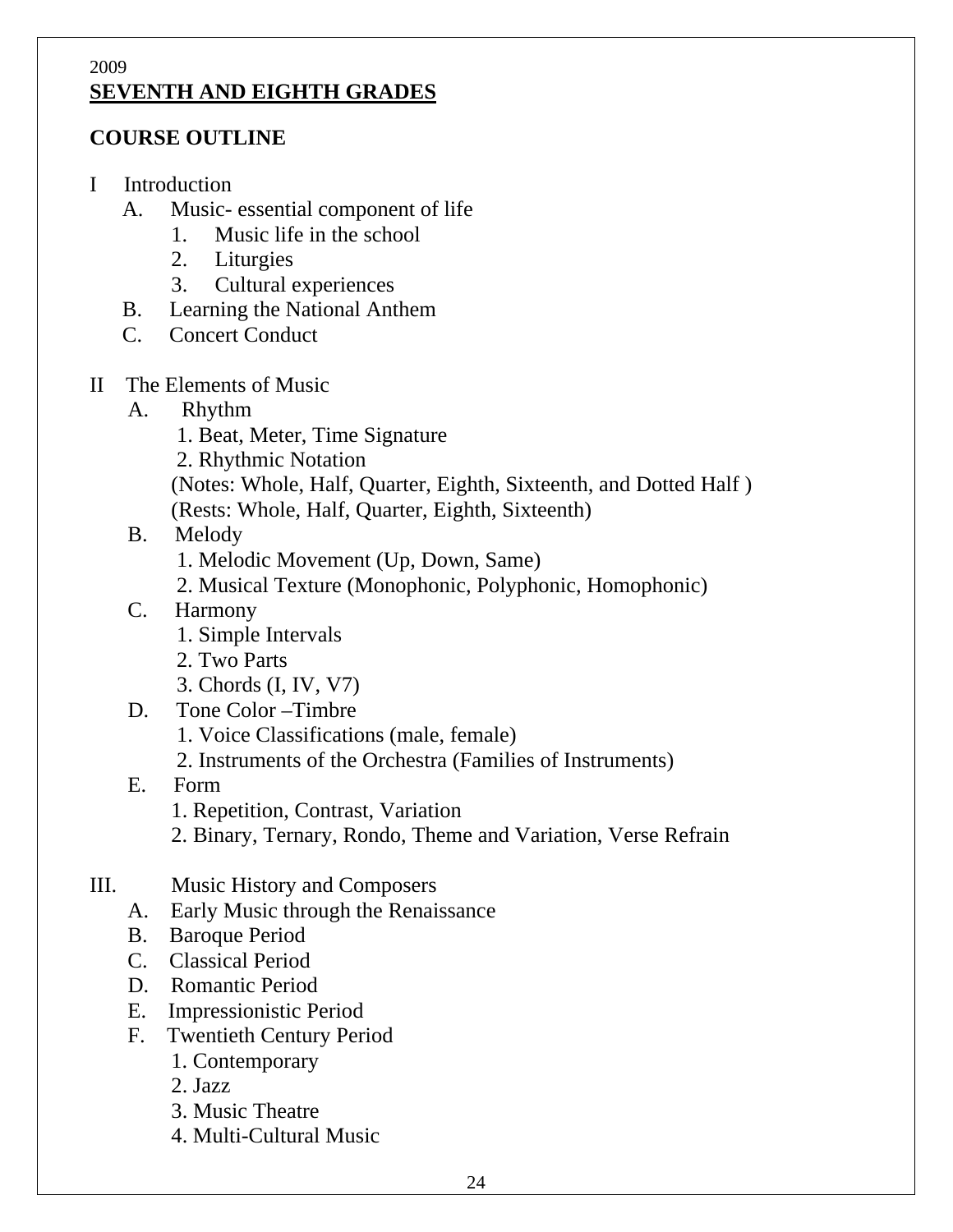#### **SEVENTH AND EIGHTH GRADES**

#### IV. Assessment

- 1. Class Participation
- 2. Call charts, Work sheets, Study guides
- 3. Voluntary verbal expressions that reveal understanding of Music
- 4. Sharing of outside concert experiences
- 5. Written reports and class presentations
- 6. Performing for the class individually or in groups
- 7. Notebooks, quizzes, and a final evaluation each grading period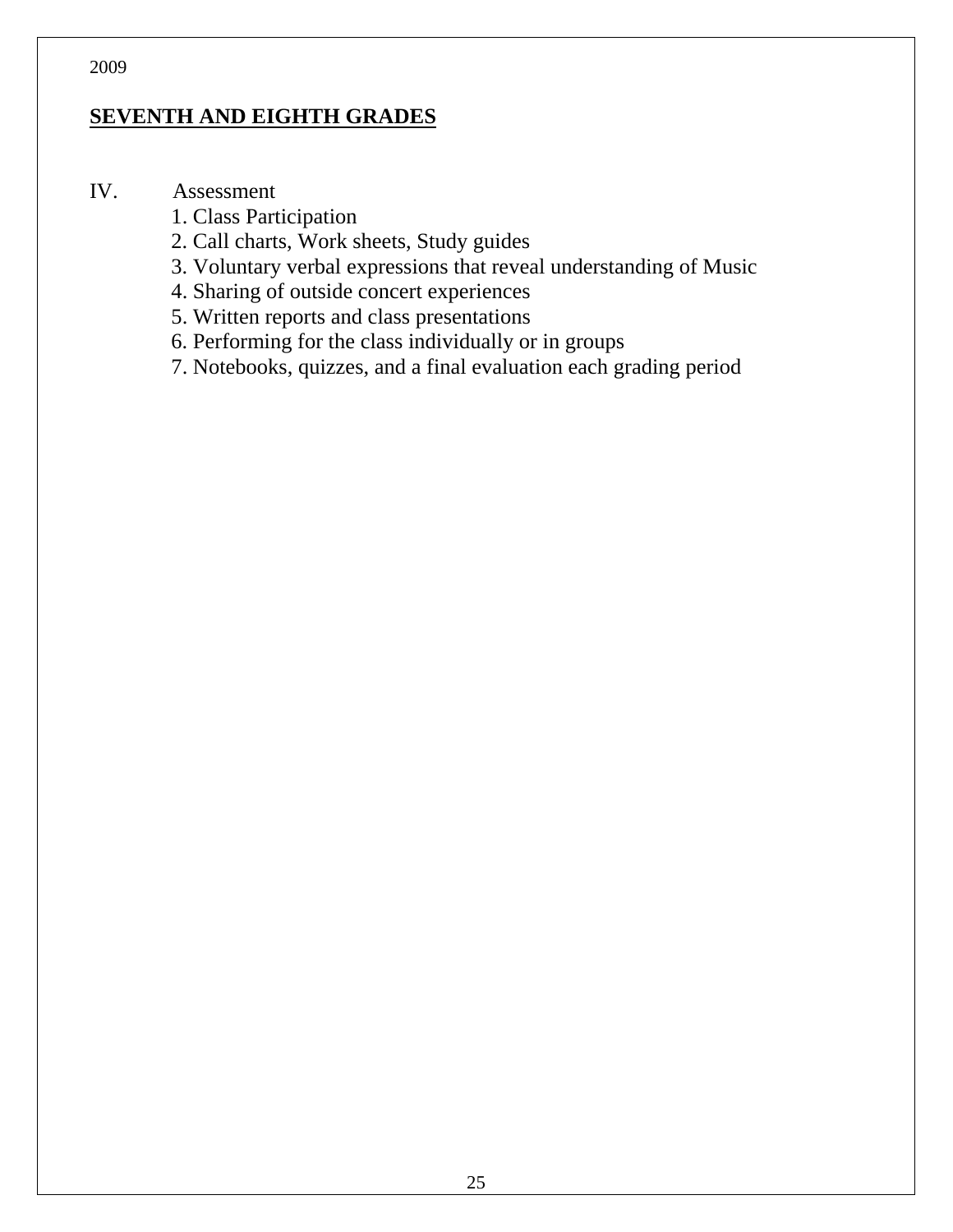# **GLOSSARY**

| <b>Aesthetics:</b>                                               | A branch of philosophy that focuses on the nature of beauty, the<br>nature and value of the Arts and the inquiry processes and human<br>responses they produce.                                                                      |
|------------------------------------------------------------------|--------------------------------------------------------------------------------------------------------------------------------------------------------------------------------------------------------------------------------------|
| <b>Aesthetic criteria:</b>                                       | Standards on which to make judgments about the Musicistic merit<br>of a work of Music, derived from cultural<br>and emotional values and cognitive meaning.                                                                          |
| <b>Aesthetic response:</b>                                       | A philosophical reply to works in the Arts.                                                                                                                                                                                          |
| <b>Artistic choices:</b>                                         | Selections made by Artistic in order to convey meaning.                                                                                                                                                                              |
| Arts resource:                                                   | An outside community asset (e.g., performances, exhibitions,<br>performers, artists),                                                                                                                                                |
| Assess:                                                          | To analyze and determine the nature and quality of the<br>process/product through means appropriate to<br>the Music form.                                                                                                            |
| <b>Community:</b>                                                | A group of people who share a common social, historical,<br>regional or cultural heritage.                                                                                                                                           |
| <b>Contemporary technology:</b>                                  | Tools, machines or implements emerging and used today for the<br>practice or production of works in the Arts.                                                                                                                        |
| <b>Context:</b>                                                  | A set of interrelated background conditions (e.g., social,<br>economic, political) that influence and give meaning to the<br>development and reception of thoughts, ideas or concepts and that<br>define specific cultures and eras. |
| <b>Create:</b>                                                   | To produce works in the Arts using materials, techniques,<br>processes, elements, principles and analysis.                                                                                                                           |
| <b>Critical analysis:</b>                                        | The process of examining and discussing the effective uses of<br>specific aspects of works in the Arts.                                                                                                                              |
| <b>Contextual criticism:</b>                                     | Discussion and evaluation with consideration of factors<br>surrounding the origin and heritage to works in the Arts and<br>humanities.                                                                                               |
| <b>Formal Criticism:</b><br>to works in the Arts and humanities. | Discussion and evaluation of the elements and principles essential                                                                                                                                                                   |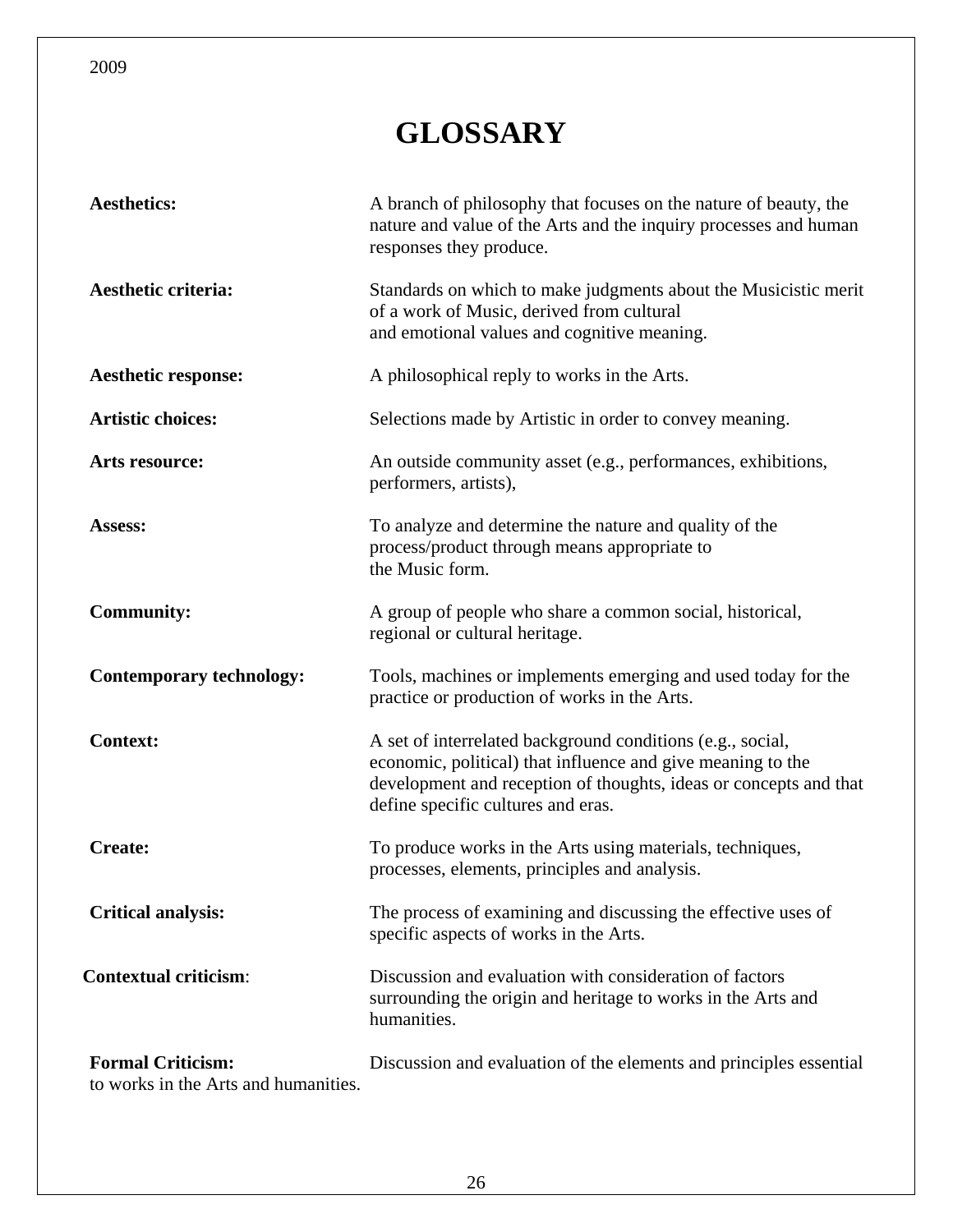| 2009<br><b>Intuitive Criticism:</b><br>the Arts and humanities. | Discussion and evaluation of one's subjective insight to works in                                                                                                                                                             |
|-----------------------------------------------------------------|-------------------------------------------------------------------------------------------------------------------------------------------------------------------------------------------------------------------------------|
| <b>Critical process:</b>                                        | The use of sequential examination through comparison, analysis,<br>interpretation, formation and testing of hypothesis and evaluation<br>to form judgments.                                                                   |
| <b>Critical response:</b>                                       | The act or process of describing and evaluating the media,<br>processes and meanings of works in the Arts and making<br>comparative judgments.                                                                                |
| <b>Culture:</b>                                                 | The way of life of a group of people, including customs, beliefs,<br>Arts, institutions and worldview. Culture is acquired through<br>many means and is always changing.                                                      |
| <b>Elements:</b>                                                | Core components that support the principles of the Arts.                                                                                                                                                                      |
| <b>Genre:</b>                                                   | A type or category (e.g., Music - opera, oratorio; theater - tragedy,<br>comedy; dance - modern, ballet; visual Arts- pastoral, scenes of<br>everyday life).                                                                  |
| <b>Humanities:</b>                                              | The branch of learning that connects the fine Arts, literature,<br>languages, philosophy and cultural science. The humanities are<br>concerned with the understanding and integration of human<br>thought and accomplishment. |
| <b>Improvisation:</b>                                           | Spontaneous creation requiring focus and concentration.                                                                                                                                                                       |
| <b>MIDI</b> keyboard:                                           | (Musical Instrument Digital Interface) A piece of equipment that<br>interacts with a computer that uses a MIDI language set-up to<br>notate and play Music.                                                                   |
| <b>Multimedia:</b>                                              | The combined use of media, such as movies, cd-roms, television,<br>radio, print and the internet for entertainment and publicity.                                                                                             |
| <b>Original works in the Arts:</b>                              | Dance, Music, theatre and visual Arts pieces created by<br>performing or visual artists.                                                                                                                                      |
| <b>Principles:</b>                                              | Essential assumptions, basic or essential qualities determining<br>intrinsic characteristics.                                                                                                                                 |
| <b>Style:</b>                                                   | A distinctive or characteristic manner of expression.                                                                                                                                                                         |
| <b>Technique:</b>                                               | Specific skills and details employed by an artist, craftsperson or<br>performer in the production of works in the Arts.                                                                                                       |
| <b>Timbre:</b>                                                  | A unique quality of sound.                                                                                                                                                                                                    |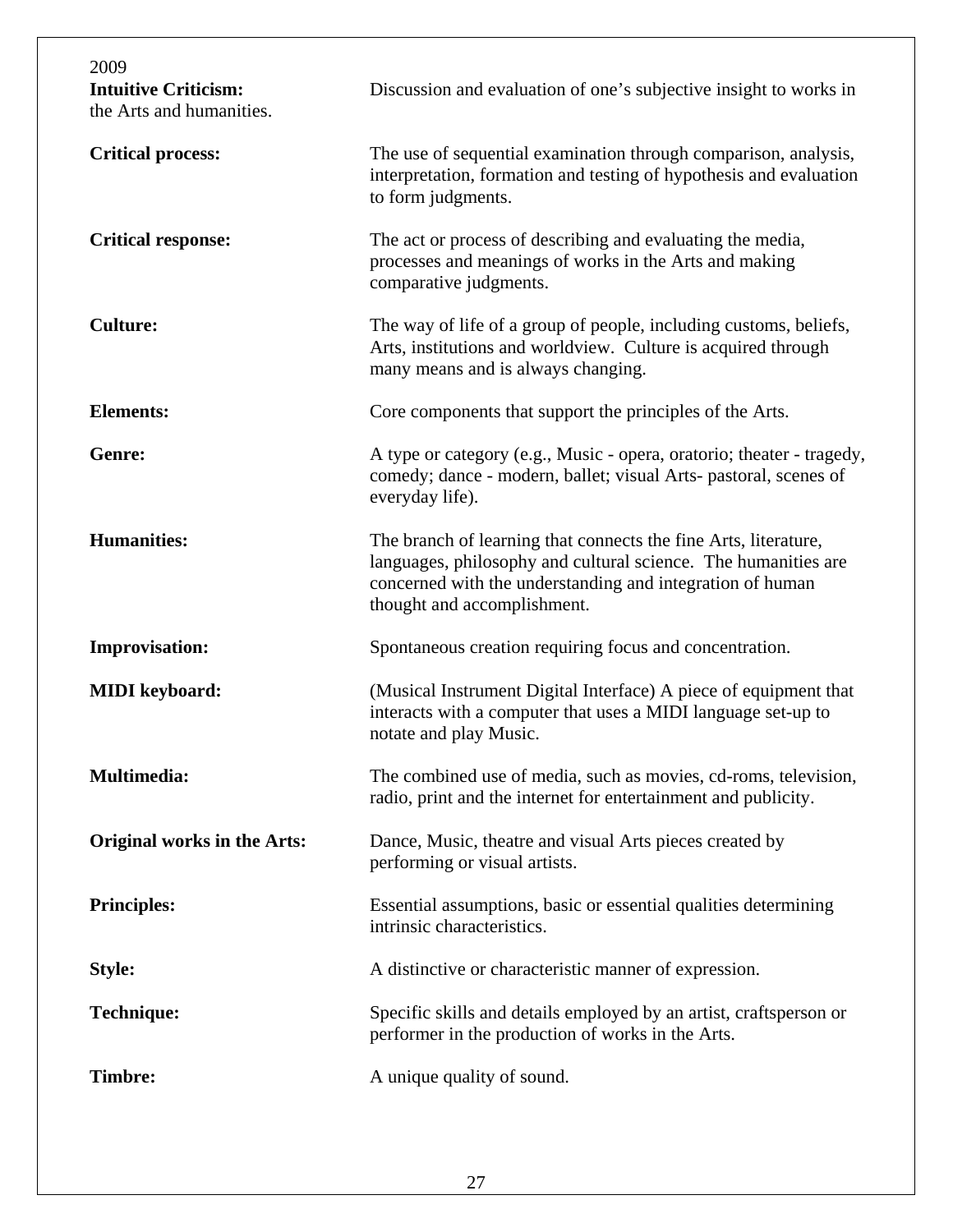| 2009<br><b>Traditions:</b>     | Knowledge, opinions and customs a group feels is so important<br>that members continue to practice it and pass it onto other<br>generations.                                                                                                                                         |
|--------------------------------|--------------------------------------------------------------------------------------------------------------------------------------------------------------------------------------------------------------------------------------------------------------------------------------|
| <b>Traditional technology:</b> | Tools, machines or implements used for the historical practice or<br>production of works in the Arts.                                                                                                                                                                                |
| <b>Vocabulary:</b>             | Age and content appropriate terms used in the instruction of the<br>Arts and humanities that demonstrate levels of proficiency as<br>defined in local curriculum (i.e., fundamental $-$ grade 3,<br>comprehensive – grade 5,<br>discriminating $-$ grade 8 and advanced - grade 12). |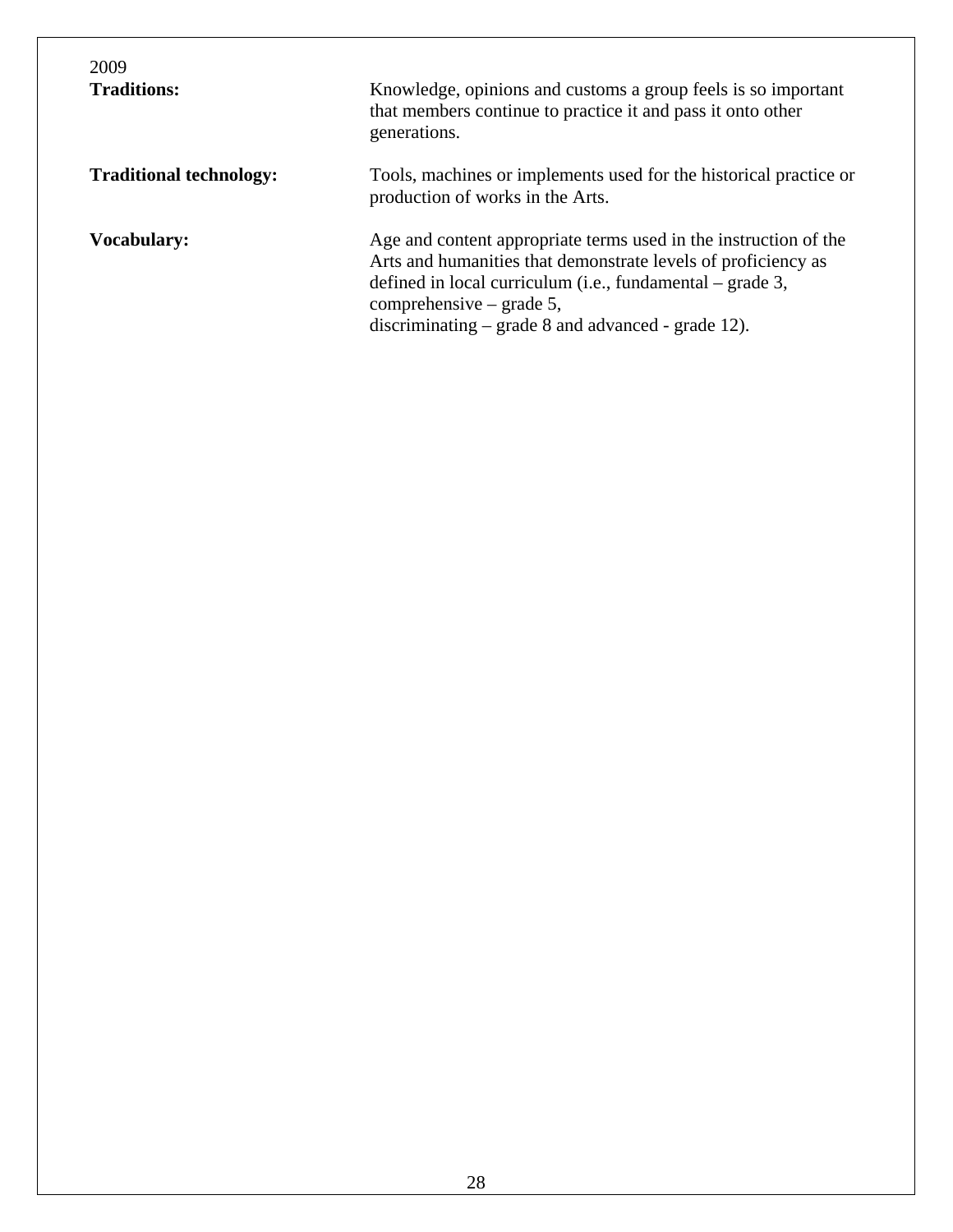#### **Suggested Resources:**

#### **BOOKS:**

History of Rock and Roll Music ISBN 0-8251-2676 J. Westin Walch Pub. P.O. Box #659 Portland, ME 04140-0658

#### **GAMES:**

Instrument Bingo (cards and cassette) Developed by Cheryl Lasendo Jenson Pub. Hal Leonard Corp. 7777 W. Bluemound Rd. P.O. Box #13819 Milwaukee, WI 53213

#### **MAGAZINES:**

Music Express Hal Leonard Corp. P.O. Box # 13819 Milwaukee, WI 53213 www.Musicexpressmagazine.com

Music K-8 Plank Road Pub. Inc. P.O. Box #26627 Wauwatosa, WI 53226-0627 www.MusicK8.com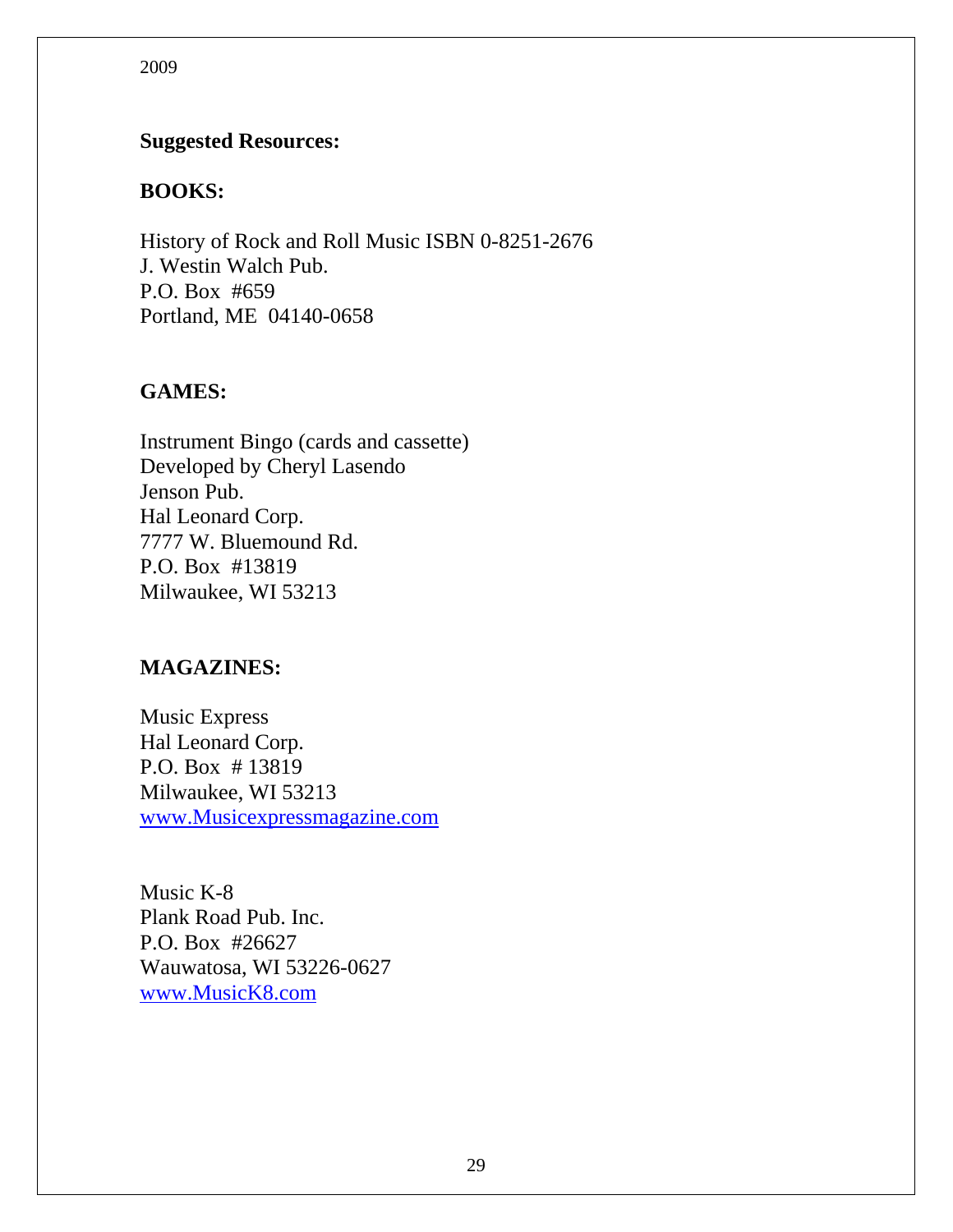## **VIDEOS:**

Videos from Clearview Inc. Instruments of the Orchestra Parts I and II

Great Composers Parts I and II Copyright 1990 Address: 6465 Avondale Ave. Chicago, Illinois 60631

#### **WEBSITES:**

|                      | www.puericantores.com American Federation Pueri Cantores                         |
|----------------------|----------------------------------------------------------------------------------|
|                      | National student choral organization of the                                      |
|                      | Catholic Church. Opportunities for all                                           |
|                      | Youth choirs to participate in combined choir                                    |
|                      | Performances for liturgical and community events.                                |
| www.sfskids.com      | San Francisco Symphony interactive website<br>For children.                      |
| www.dsokids.com      | Dallas Symphony Orchestra website<br>Provides Musical learning fun for children. |
| Nyphil.org/education | Kidzone provides instrument and composer<br>Listening and learning activities.   |

#### http://www.marineband.usmc.mil/

 "The President's Own" United States Marine Band. Kid's corner includes fun listening and Learning activities.

www.learnnc.org/lp/pages/35767style=print Families of instruments

www.vtmidi.org Beethoven Copycat

www.vhl.com/partners/vh1-Music-studio/supplies/specilas/100-women-5html 101 Greatest Women in Rock and Roll VH1 Music Studio Cable in Classroom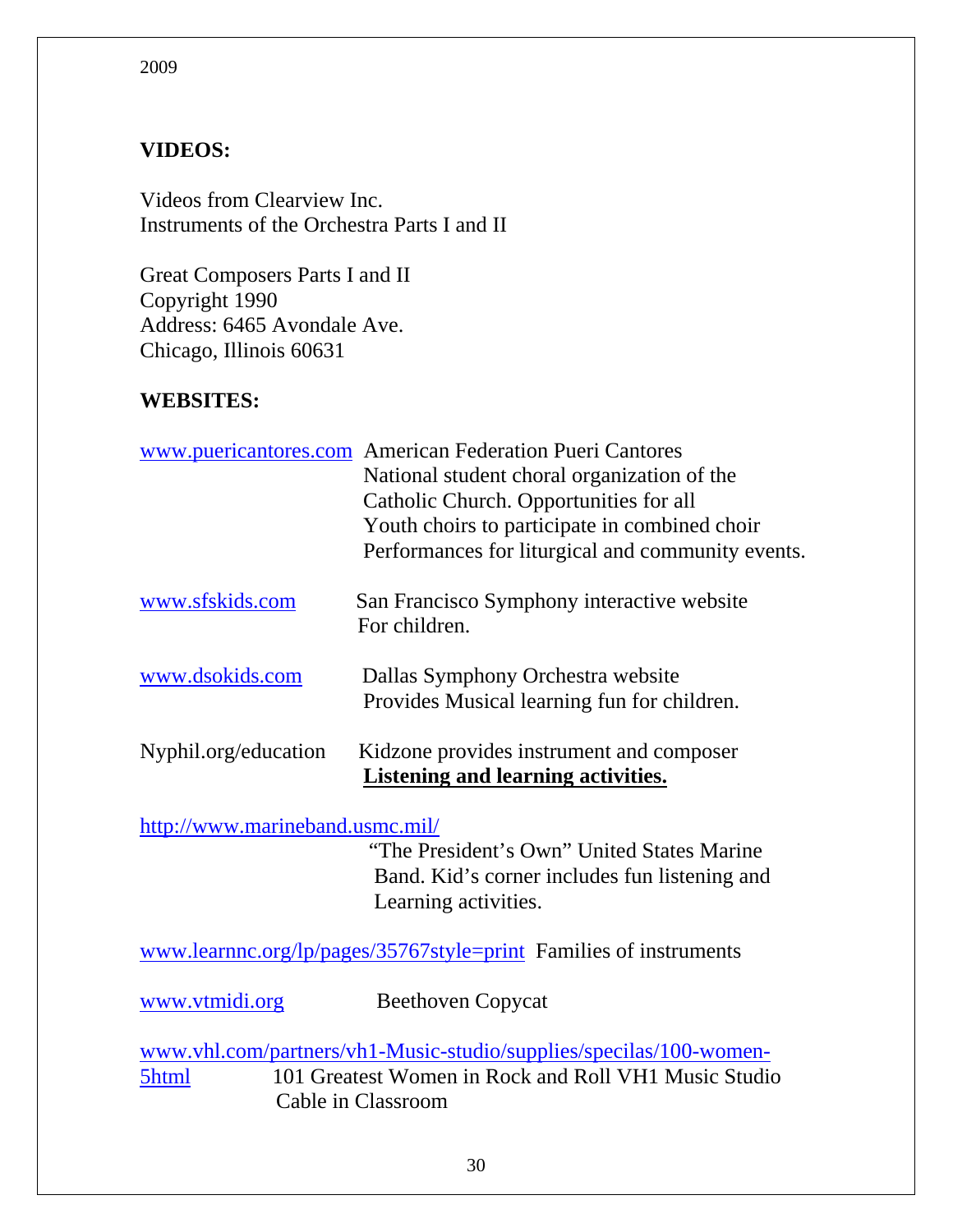www.educaton-world.com/a-lesson/tm/ws-lp303-03.shtml Lessons on MozMusic and Beethoven

www.eduref.org/Virtual/Lessons/Arts/Music/muso204.html Beethoven's  $9<sup>th</sup>$  Symphony Work accompanies book- Three Weeks in Vienna

#### **MISCELLANEOUS:**

Picturing America http://www.neh.gov

Materials provided through MENC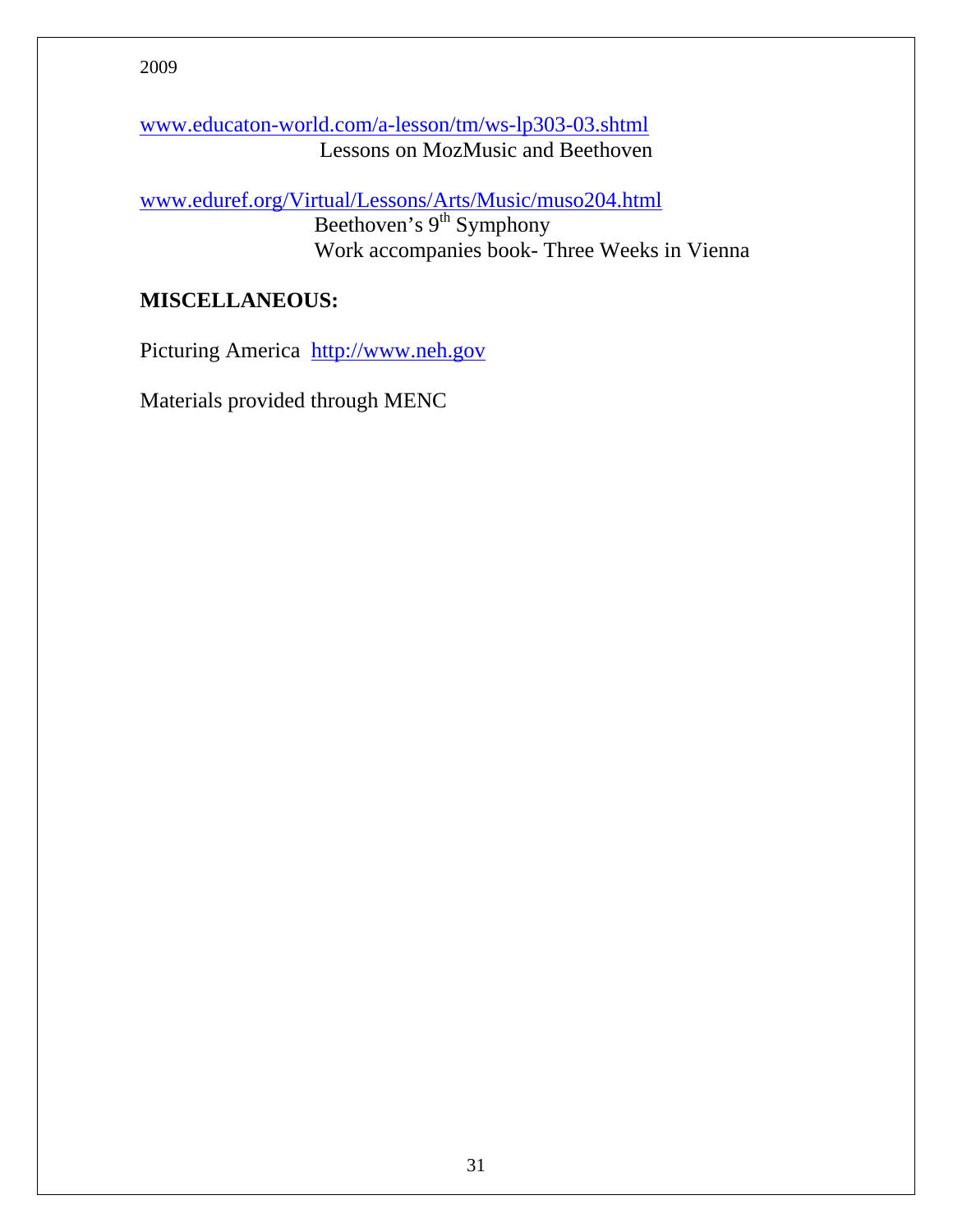Musicians' Prayer

*Lord, please bless my Music That it might glorify Your name. May using it to serve you Always be my aim.* 

*Let it be a witness To Your majesty and love, And remind us that You're watching From Your throne above.* 

*O Lord, I ask for guidance In everything I do, And pray you'll make my Music An instrument for You.*